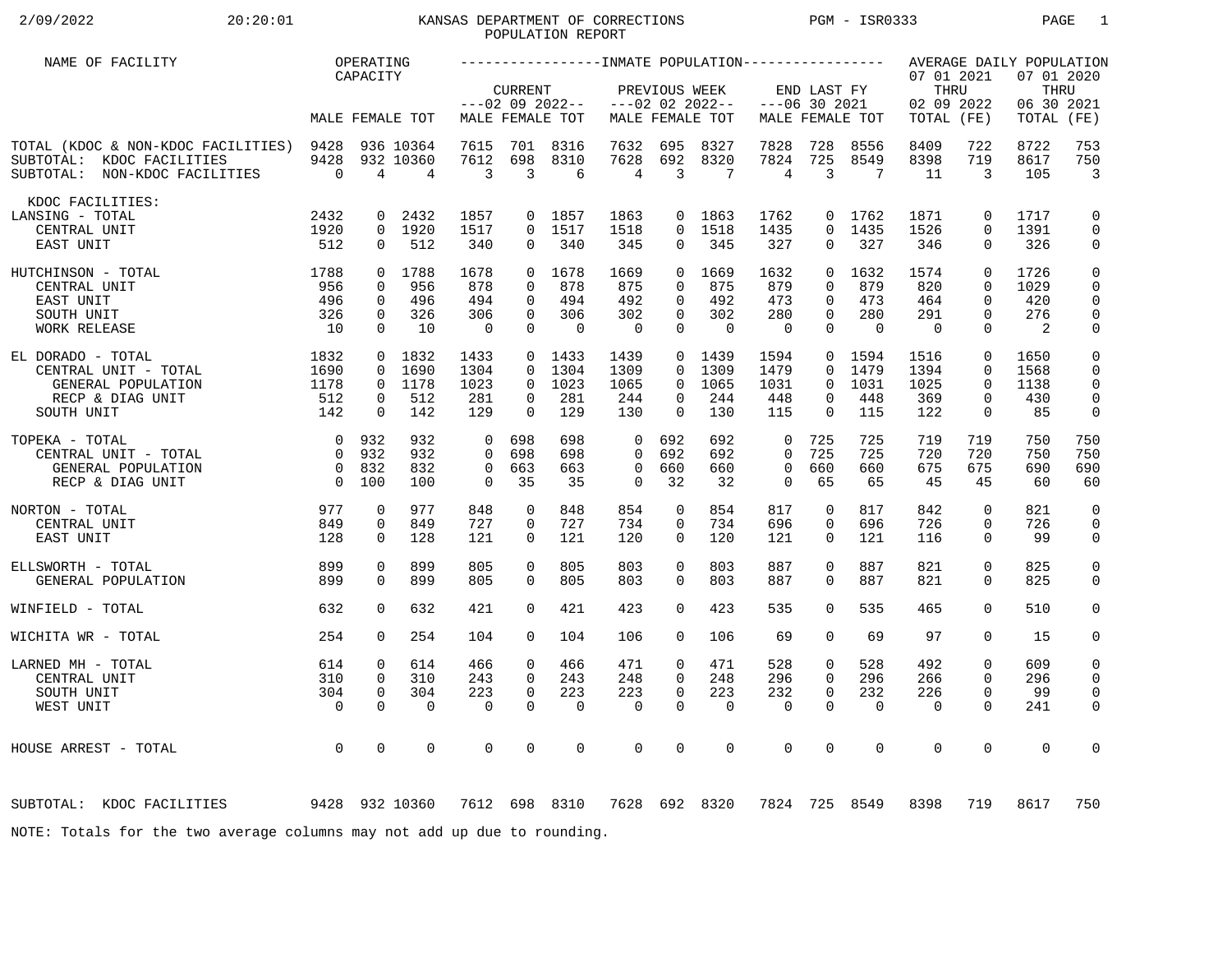| 2/09/2022<br>20:20:01                                                                     |                                                                                                                |                                                               |                                                          |                                                   |                                                             | POPULATION REPORT                                     | KANSAS DEPARTMENT OF CORRECTIONS     |                                                 |                                                         |                                                     |                                                              | $PGM - ISR0333$                                 |                                                                                                   |                                                            | PAGE                        | -2                                                                |
|-------------------------------------------------------------------------------------------|----------------------------------------------------------------------------------------------------------------|---------------------------------------------------------------|----------------------------------------------------------|---------------------------------------------------|-------------------------------------------------------------|-------------------------------------------------------|--------------------------------------|-------------------------------------------------|---------------------------------------------------------|-----------------------------------------------------|--------------------------------------------------------------|-------------------------------------------------|---------------------------------------------------------------------------------------------------|------------------------------------------------------------|-----------------------------|-------------------------------------------------------------------|
| NAME OF FACILITY                                                                          |                                                                                                                | OPERATING<br>CAPACITY                                         |                                                          |                                                   | <b>CURRENT</b>                                              |                                                       |                                      |                                                 | PREVIOUS WEEK                                           |                                                     | END LAST FY                                                  |                                                 | ------------------NMATE POPULATION---------------- AVERAGE DAILY POPULATION<br>07 01 2021<br>THRU |                                                            | 07 01 2020<br>THRU          |                                                                   |
| MALE FEMALE TOT<br>NON-KDOC FACILITIES                                                    |                                                                                                                |                                                               |                                                          |                                                   |                                                             | MALE FEMALE TOT                                       | $---02$ 09 2022-- $---02$ 02 2022--  |                                                 | MALE FEMALE TOT                                         | $---06$ 30 2021                                     |                                                              | MALE FEMALE TOT                                 | 02 09 2022<br>TOTAL (FE)                                                                          |                                                            | 06 30 2021<br>TOTAL (FE)    |                                                                   |
| LARNED STATE HOSPITAL - TOTAL<br>PSYCHIATRIC UNIT                                         | 0<br>$\Omega$                                                                                                  | 4<br>$\overline{4}$                                           | 4<br>$\overline{4}$                                      | 0<br>$\cap$                                       | $\frac{3}{3}$                                               | $\frac{3}{3}$                                         | $\begin{matrix} 0 \\ 0 \end{matrix}$ | $\frac{3}{3}$                                   | $\frac{3}{3}$                                           | $\frac{1}{1}$                                       | $\frac{3}{3}$                                                | $\overline{4}$                                  | $\frac{3}{3}$                                                                                     | $\frac{3}{3}$                                              | 4<br>$\overline{4}$         | $\frac{3}{3}$                                                     |
| CONTRACT JAIL PLACEMENT - TOTAL<br>COUNTY<br>OUT-OF-STATE<br>JO CTY RESIDENTIAL CENTER WR | $\overline{0}$<br>$\overline{0}$<br>$\mathsf{O}$<br>$\Omega$                                                   | $\mathbf 0$<br>$\mathsf 0$<br>$\mathsf{O}\xspace$<br>$\Omega$ | $\mathbf 0$<br>$\overline{0}$<br>$\mathbf 0$<br>$\Omega$ | 3<br>$\mathsf{O}$<br>$\mathsf{O}$<br>$\mathbf{3}$ | 0<br>$\begin{smallmatrix}0\\0\end{smallmatrix}$<br>$\Omega$ | 3<br>$\overline{0}$<br>$\overline{0}$<br>$\mathbf{R}$ | 4<br>$\overline{0}$<br>$\mathsf 0$   | 0<br>$\overline{0}$<br>$\mathsf{O}$<br>$\Omega$ | 4<br>$\overline{0}$<br>$\overline{0}$<br>$\overline{4}$ | 3<br>$\overline{0}$<br>$\mathsf{O}$<br>$\mathbf{z}$ | $\mathbf 0$<br>$\begin{smallmatrix}0\\0\\0\end{smallmatrix}$ | 3<br>$\mathbf 0$<br>$\mathbf 0$<br>$\mathbf{z}$ | $\mathsf{O}$<br>$\mathsf{O}$                                                                      | $\overline{0}$<br>$\mathsf{O}$<br>$\overline{0}$<br>$\cap$ | 101<br>47<br>55<br>$\Omega$ | $\mathbf 0$<br>$\overline{0}$<br>$\overline{0}$<br>$\overline{0}$ |
| NON-KDOC FACILITIES<br>SUBTOTAL:                                                          | $\mathbf 0$                                                                                                    | $\overline{4}$                                                | $\overline{4}$                                           | $\overline{3}$                                    | $\overline{3}$                                              | 6                                                     | $\overline{4}$                       | 3                                               | $7\overline{ }$                                         | $\overline{4}$                                      | $\overline{3}$                                               | $7\overline{ }$                                 | 11                                                                                                | 3                                                          | 105                         | $\overline{3}$                                                    |
|                                                                                           |                                                                                                                |                                                               |                                                          |                                                   |                                                             |                                                       |                                      |                                                 |                                                         |                                                     |                                                              |                                                 | ---------------------------PAROLE POPULATION--------------------------                            |                                                            |                             |                                                                   |
| IN-STATE CASELOAD TOTAL<br>KANSAS<br>COMPACT                                              |                                                                                                                |                                                               |                                                          | 4511<br>3374<br>1137                              | 708<br>408<br>300                                           | 5219<br>3782<br>1437                                  | 4529<br>3397<br>1132                 | 708<br>406<br>302                               | 5237<br>3803<br>1434                                    | 4617<br>3478<br>1139                                | 413<br>308                                                   | 721 5338<br>3891<br>1447                        | 5265<br>3827<br>1438                                                                              | 705<br>404<br>302                                          | 5674<br>4212<br>1462        | 788<br>474<br>314                                                 |
| OUT-OF-STATE CASELOAD TOTAL                                                               | and the second company of the second second the second second second second second second second second second |                                                               |                                                          | 842                                               | 74                                                          | 916                                                   | 830                                  | 72                                              | 902                                                     | 853                                                 | 73                                                           | 926                                             | 939                                                                                               | 76                                                         | 898                         | 75                                                                |
| ABSCOND/WARRANT TOTAL                                                                     |                                                                                                                |                                                               |                                                          | 282                                               | 67                                                          | 349                                                   | 275                                  | 69                                              | 344                                                     | 259                                                 | 70                                                           | 329                                             | 343                                                                                               | 66                                                         | 337                         | 74                                                                |
| ستجدد المتحد ستجدد المنادر المرادي<br>TOTAL                                               |                                                                                                                |                                                               |                                                          | 5635                                              |                                                             | 849 6484                                              | 5634                                 | 849                                             | 6483                                                    | 5729                                                |                                                              | 864 6593                                        | 6547                                                                                              | 847                                                        | 6909                        | 937                                                               |
| <u> 1980 - Jan Alexandria (</u><br>***PRE-REVOCATION CASES                                |                                                                                                                |                                                               |                                                          | $\overline{0}$                                    | $\overline{0}$                                              | $\overline{0}$                                        | $\overline{0}$                       | $\overline{0}$                                  | $\overline{0}$                                          | $\overline{0}$                                      | $\overline{0}$                                               | $\mathbf{0}$                                    | $\overline{0}$                                                                                    | $\overline{0}$                                             | $\overline{0}$              | $\overline{\phantom{0}}$                                          |

\*\*\*PRE-REVOCATION CASES ARE INCLUDED IN THE INMATE POPULATION TOTAL

NOTE: Totals for the two average columns may not add up due to rounding.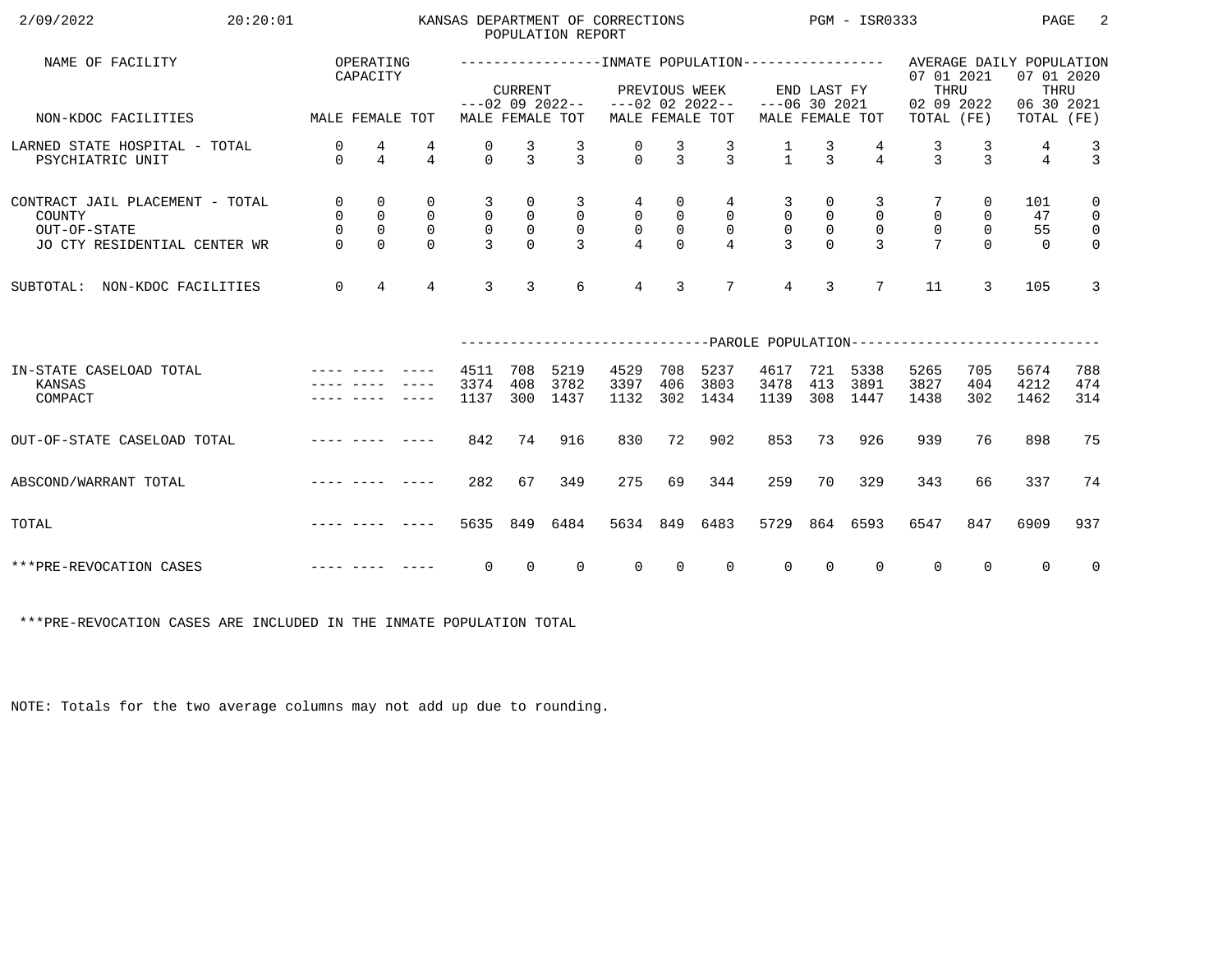## 2/09/2022 20:20:01 KANSAS DEPARTMENT OF CORRECTIONS PGM - ISR0333 PAGE 3POPULATION REPORT

## SUMMARY OF CHANGE

|                                                                                                                                        |      |                                                                                      | TOTAL (ALL INMATES)                                                                                                                                         |                                                 |     |                                                                                             | KDOC FACILITIES     |                                                                                                                                                                          |                  |                                                                    |     |                | NON-KDOC FACILITIES                                                                                                                            |                                                                                                 |                                  |                |            |                          |                            |                 | IN-STATE CASELOAD                                                                    |                                                                                                           |                                                                                                       |                                                                                       |                                              |  |
|----------------------------------------------------------------------------------------------------------------------------------------|------|--------------------------------------------------------------------------------------|-------------------------------------------------------------------------------------------------------------------------------------------------------------|-------------------------------------------------|-----|---------------------------------------------------------------------------------------------|---------------------|--------------------------------------------------------------------------------------------------------------------------------------------------------------------------|------------------|--------------------------------------------------------------------|-----|----------------|------------------------------------------------------------------------------------------------------------------------------------------------|-------------------------------------------------------------------------------------------------|----------------------------------|----------------|------------|--------------------------|----------------------------|-----------------|--------------------------------------------------------------------------------------|-----------------------------------------------------------------------------------------------------------|-------------------------------------------------------------------------------------------------------|---------------------------------------------------------------------------------------|----------------------------------------------|--|
|                                                                                                                                        |      | POPULATION                                                                           | MALE                                                                                                                                                        | CHANGE FROM<br>PREVIOUS MONTH<br>FEM            | TOT | POPULATION CHANGE FROM                                                                      |                     | MALE FEM                                                                                                                                                                 |                  | PREVIOUS MONTH                                                     | TOT |                | POPULATION CHANGE FROM                                                                                                                         |                                                                                                 | MALE FEM                         | PREVIOUS MONTH |            |                          | TOT                        |                 | POPULATION                                                                           |                                                                                                           | MALE                                                                                                  | CHANGE FROM<br>PREVIOUS MONTH<br>FEM                                                  | TOT                                          |  |
| JANUARY<br>FEBRUARY<br>MARCH<br>APRIL<br>MAY<br>JUNE<br>JULY<br><b>AUGUST</b><br>SEPTEMBER<br><b>OCTOBER</b><br>NOVEMBER               | 2021 | 8729<br>8735<br>8749<br>8686<br>8654<br>8556<br>8530<br>8445<br>8457<br>8400<br>8345 | $+ 15 - 9 + 6$<br>$+ 11 + 3 + 14$<br>$\sim$<br>$ \,$<br>$-77 - 21 -$<br>$-33 + 7 - 26$<br>$-79 - 6 - 85$<br>$-2+14+12$<br>$-37 - 20 - 57$<br>$-54 - 1 - 55$ | 7979 750 8729<br>$71 + 8 - 63$<br>$29 - 3 - 32$ | 98  | 8665<br>8714<br>8745<br>8682<br>8650<br>8549<br>8520<br>8432<br>8445<br>8386<br>8333        |                     | 7918 747 8665<br>$+ 58 - 9 + 49$<br>$+ 28 + 3 + 31$<br>$\sim$<br>$\sim$ $-$<br>$\sim$<br>$-36 + 7 - 29$<br>$\sim$<br>$-1 + 14 + 13$<br>$-38 - 21 - 59$<br>$-52 - 1 - 53$ |                  | $71 + 8 - 63$<br>$29 - 3 - 32$<br>$80 - 21 - 101$<br>$82 - 6 - 88$ |     |                | $\overline{4}$<br>$\begin{array}{ccccccccc} 14 & + & 1 & + & 1 & + & 2 \\ 12 & - & 2 & - & 0 & - & 2 \\ 9 & - & 2 & - & 1 & - & 3 \end{array}$ | 64<br>21<br>$4 -$<br>$4 -$<br>$7 +$<br>$10 + 3 - 0 + 3$<br>$13 + 3 - 0 + 3$<br>$12 - 1 - 0 - 1$ | $-43 - 0 - 43$<br>$-17 - 0 - 17$ | 61<br>$0 -$    | 3<br>$0 -$ | $0 - 0 -$<br>$3 - 0 + 3$ | 64<br>$\Omega$<br>$\Omega$ |                 | 5570<br>5514<br>5473<br>5442<br>5421<br>5338<br>5305<br>5256<br>5274<br>5209<br>5243 | $\sim$<br>$\sim$<br>$\overline{\phantom{a}}$<br>$\equiv$<br>$\overline{\phantom{a}}$<br>$+$<br>$\sim$ $-$ | 4809<br>$-44-$<br>$-36 -$<br>$27 -$<br>$14 -$<br>71 -<br>$33 -$<br>$33 -$<br>19 -<br>49 -<br>$+ 18 +$ | 761 5570<br>$12 - 56$<br>$12 - 83$<br>$16 - 49$<br>$1 + 18$<br>$16 - 65$<br>$16 + 34$ | $5 - 41$<br>$4 - 31$<br>$7 - 21$<br>$0 - 33$ |  |
| DECEMBER<br>JANUARY                                                                                                                    | 2022 | $8346 + 10 - 9 + 1$<br>$8326 - 3 - 17 - 20$                                          |                                                                                                                                                             |                                                 |     | 8337<br>8319                                                                                |                     | $+ 12 - 8 + 4$                                                                                                                                                           |                  |                                                                    |     |                | $-1$ $-17$ $-18$ $7$ $-2$ $-0$ $-2$                                                                                                            |                                                                                                 |                                  |                |            |                          |                            |                 | 5217<br>5223                                                                         | $\sim$ $-$<br>$+$                                                                                         | $25 -$<br>$6 -$                                                                                       | $1 - 26$                                                                              | $0 + 6$                                      |  |
| NET CHANGE OVER 12 MO PERIOD - 349 - 54 - 403 - 292 - 54 - 346 - 57 + 0 - 57 - 289 - 58 - 347<br>AVERAGE MONTHLY CHANGE $-29 - 5 - 34$ |      |                                                                                      |                                                                                                                                                             |                                                 |     |                                                                                             |                     | $-24 - 5 - 29$                                                                                                                                                           |                  |                                                                    |     |                |                                                                                                                                                |                                                                                                 |                                  | $5 + 0 -$      |            |                          | $5^{\circ}$                |                 | $-24 - 5 - 29$                                                                       |                                                                                                           |                                                                                                       |                                                                                       |                                              |  |
|                                                                                                                                        |      |                                                                                      |                                                                                                                                                             |                                                 |     | --------INMATE POPULATION - SUMMARY OF CHANGE (PERIOD: 07 01 2021 THRU 01 31 2022)--------  |                     |                                                                                                                                                                          |                  |                                                                    |     |                |                                                                                                                                                |                                                                                                 |                                  |                |            |                          |                            |                 |                                                                                      |                                                                                                           |                                                                                                       |                                                                                       |                                              |  |
|                                                                                                                                        |      |                                                                                      |                                                                                                                                                             | TOTAL                                           |     | (ALL INMATES) WOOC FACILITIES NON-KDOC FACILITIES                                           |                     |                                                                                                                                                                          |                  |                                                                    |     |                |                                                                                                                                                |                                                                                                 |                                  |                |            |                          |                            |                 |                                                                                      |                                                                                                           |                                                                                                       |                                                                                       |                                              |  |
|                                                                                                                                        |      |                                                                                      | MALE FEMALE                                                                                                                                                 |                                                 |     | TOTAL TOTAL TOTAL TOTAL TOTAL TOTAL TOTAL TOTAL TOTAL (BOTH SEXES) MALE FEMALE (BOTH SEXES) |                     |                                                                                                                                                                          |                  |                                                                    |     |                |                                                                                                                                                |                                                                                                 |                                  |                |            |                          |                            |                 |                                                                                      |                                                                                                           |                                                                                                       |                                                                                       |                                              |  |
| NUMBER OF INMATES - 198 - 32                                                                                                           |      |                                                                                      |                                                                                                                                                             |                                                 |     |                                                                                             | $-230$ $-198$ $-32$ |                                                                                                                                                                          |                  |                                                                    |     |                |                                                                                                                                                | $-230$                                                                                          |                                  |                | $+ 0$      |                          |                            | $\Omega$        | $+$                                                                                  | $\bigcap$                                                                                                 |                                                                                                       |                                                                                       |                                              |  |
| PERCENT CHANGE                                                                                                                         |      |                                                                                      | $-2.5$ $-4.4$ $-$                                                                                                                                           |                                                 |     | $-2.7%$                                                                                     |                     |                                                                                                                                                                          |                  |                                                                    |     | $-2.5% - 4.4%$ |                                                                                                                                                | $-2.7%$                                                                                         |                                  |                | $+$ $-$    | $.0%$ +                  |                            | .0 <sub>8</sub> |                                                                                      | .0 <sub>8</sub>                                                                                           |                                                                                                       |                                                                                       |                                              |  |
| AVERAGE MONTHLY CHANGE                                                                                                                 |      |                                                                                      | $-28 - 5$                                                                                                                                                   |                                                 |     | $-33$                                                                                       |                     |                                                                                                                                                                          |                  |                                                                    |     | $-28 - 5$      |                                                                                                                                                | $-33$                                                                                           |                                  |                | $+$        | $0 +$                    |                            | $\Omega$        | $+$                                                                                  | $\overline{0}$                                                                                            |                                                                                                       |                                                                                       |                                              |  |
|                                                                                                                                        |      |                                                                                      | PAROLE POPULATION - SUMMARY OF CHANGE (PERIOD: 07 01 2021 THRU 01 31 2022)                                                                                  |                                                 |     |                                                                                             |                     |                                                                                                                                                                          |                  |                                                                    |     |                |                                                                                                                                                |                                                                                                 |                                  |                |            |                          |                            |                 |                                                                                      |                                                                                                           |                                                                                                       |                                                                                       |                                              |  |
|                                                                                                                                        |      |                                                                                      | PRE-REV<br>CASES                                                                                                                                            |                                                 |     | ---INSTATE CASELOAD---- CASELOAD<br>TOTAL KANSAS COMPACTS OUT-OF-STATE                      |                     |                                                                                                                                                                          |                  |                                                                    |     |                |                                                                                                                                                |                                                                                                 |                                  |                |            | ABSCOND<br>WARRANT       |                            |                 |                                                                                      |                                                                                                           |                                                                                                       |                                                                                       |                                              |  |
| NUMBER OF OFFENDERS                                                                                                                    |      | $+$ 0                                                                                |                                                                                                                                                             |                                                 |     | $-115 - 102 - 13$                                                                           |                     |                                                                                                                                                                          |                  |                                                                    |     |                | $-17$                                                                                                                                          |                                                                                                 |                                  |                | + 14       |                          |                            |                 |                                                                                      |                                                                                                           |                                                                                                       |                                                                                       |                                              |  |
| PERCENT CHANGE                                                                                                                         |      |                                                                                      | $+$ .0%                                                                                                                                                     |                                                 |     | $-2.1$ % $-2.6$ %                                                                           |                     |                                                                                                                                                                          | - .98            |                                                                    |     |                | $-1.8%$                                                                                                                                        |                                                                                                 |                                  |                |            | $+4.2%$                  |                            |                 |                                                                                      |                                                                                                           |                                                                                                       |                                                                                       |                                              |  |
| AVERAGE MONTHLY CHANGE                                                                                                                 |      |                                                                                      | $+ 0$                                                                                                                                                       |                                                 |     | $-16 - 15$                                                                                  |                     |                                                                                                                                                                          | $\sim$ 100 $\mu$ | 2                                                                  |     |                | $-2$                                                                                                                                           |                                                                                                 |                                  |                | $+$        | 2                        |                            |                 |                                                                                      |                                                                                                           |                                                                                                       |                                                                                       |                                              |  |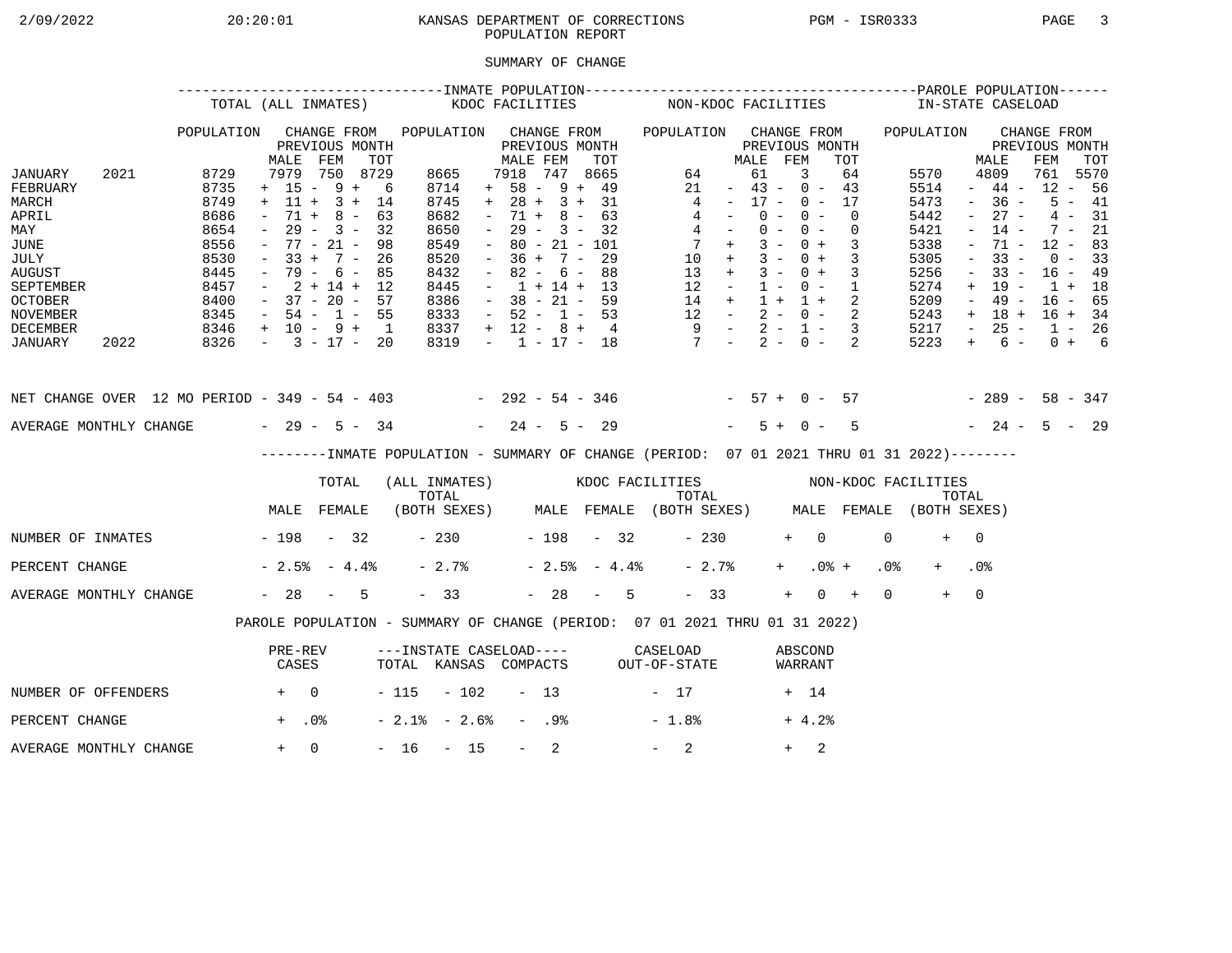## 2/09/2022 20:20:01 KANSAS DEPARTMENT OF CORRECTIONS PGM - ISR0333 PAGE 4POPULATION REPORT

| NAME OF FACILITY            | -UNCLASSIFIED |             |              | -SPECIAL MGM- |                |                | INMATE CUSTODY CLASSIFICATION AS OF 02 09 2022 |             | ---MAXIMUM--- |                |          |                            |                |                |              | -UNC/SPM/MAX- -MEDIUM HIGH- --MEDIUM LOW- |                |               |                 |              | $---MINTMINIM---$        |
|-----------------------------|---------------|-------------|--------------|---------------|----------------|----------------|------------------------------------------------|-------------|---------------|----------------|----------|----------------------------|----------------|----------------|--------------|-------------------------------------------|----------------|---------------|-----------------|--------------|--------------------------|
| KDOC FACILITIES             | MALE FEM      |             | TOT          | MALE FEM      |                | <b>TOT</b>     | MALE FEM                                       |             | TOT           | MALE FEM       |          |                            | TOT MALE FEM   |                | TOT          | MALE FEM                                  |                | TOT           | <b>MALE FEM</b> |              | TOT                      |
| LANSING - TOTAL             |               | $\mathbf 0$ |              | 304           | 0              | 304            | 509                                            | 0           | 509           | 820            | 0        | 820                        | 318            | 0              | 318          | 328                                       | 0              | 328           | 391             | $\Omega$     | 391                      |
| CENTRAL UNIT                | 6             | $\mathbf 0$ | 6            | 304           | 0              | 304            | 509                                            | $\mathbf 0$ | 509           | 819            | $\Omega$ | 819                        | 318            | $\Omega$       | 318          | 328                                       | $\mathbf 0$    | 328           | 52              | $\Omega$     | 52                       |
| EAST UNIT                   |               | $\Omega$    | $\mathbf{1}$ | $\Omega$      | $\Omega$       | $\Omega$       | $\Omega$                                       | $\mathbf 0$ | $\Omega$      | 1              | 0        | -1                         | $\Omega$       | $\Omega$       | $\Omega$     | $\Omega$                                  | $\Omega$       | $\Omega$      | 339             | $\Omega$     | 339                      |
| HUTCHINSON - TOTAL          | 9             | $\Omega$    |              | 145           | $\Omega$       | 145            | 255                                            | $\Omega$    | 255           | 409            | 0        | 409                        | 260            | $\Omega$       | 260          | 611                                       | $\Omega$       | 611           | 398             | <sup>0</sup> | 398                      |
| CENTRAL UNIT                | 9             | $\Omega$    | 9            | 143           | $\Omega$       | 143            | 254                                            | $\Omega$    | 254           | 406            | 0        | 406                        | 260            | $\Omega$       | 260          | 183                                       | $\Omega$       | 183           | 29              | $\Omega$     | 29                       |
| EAST UNIT                   | 0             | $\Omega$    | 0            | 2             | $\mathbf 0$    | 2              |                                                | 0           | 1             | 3              | 0        | 3                          | $\mathbf 0$    | $\Omega$       | $\mathbf 0$  | 428                                       | 0              | 428           | 63              | 0            | 63                       |
| SOUTH UNIT                  | $\Omega$      | $\Omega$    | $\Omega$     | $\Omega$      | $\Omega$       | $\Omega$       | $\Omega$                                       | $\Omega$    | $\Omega$      | $\Omega$       | $\Omega$ | $\Omega$                   | $\Omega$       | $\Omega$       | $\Omega$     | $\Omega$                                  | $\Omega$       | $\Omega$      | 306             | $\Omega$     | 306                      |
| EL DORADO - TOTAL           | 212           | $\Omega$    | 212          | 460           | $\Omega$       | 460            | 223                                            | $\Omega$    | 223           | 895            | 0        | 895                        | 224            | $\Omega$       | 224          | 261                                       | $\Omega$       | 261           | 53              | $\Omega$     | 53                       |
| CENTRAL UNIT - TOTAL        | 212           | $\Omega$    | 212          | 459           | $\Omega$       | 459            | 223                                            | $\Omega$    | 223           | 894            | 0        | 894                        | 223            | $\Omega$       | 223          | 152                                       | $\overline{0}$ | 152           | 35              | 0            | 35                       |
| GENERAL POPULATION          | 8             | $\Omega$    | 8            | 456           | $\Omega$       | 456            | 205                                            | $\Omega$    | 205           | 669            | 0        | 669                        | 206            | $\Omega$       | 206          | 129                                       | 0              | 129           | 19              | $\Omega$     | 19                       |
| RECP & DIAG UNIT            | 204           | $\Omega$    | 204          | 3             | $\Omega$       | 3              | 18                                             | $\Omega$    | 18            | 225            | 0        | 225                        | 17             | $\Omega$       | 17           | 23                                        | $\Omega$       | 23            | 16              | $\Omega$     | 16                       |
| SOUTH UNIT                  | $\Omega$      | $\Omega$    | $\Omega$     | $\mathbf{1}$  | $\Omega$       | $\mathbf{1}$   | $\Omega$                                       | $\Omega$    | $\Omega$      | $\overline{1}$ | $\Omega$ | $\overline{1}$             | $\overline{1}$ | $\Omega$       | $\mathbf{1}$ | 109                                       | $\Omega$       | 109           | 18              | $\Omega$     | 18                       |
| TOPEKA - TOTAL              | $\Omega$      | 47          | 47           | $\Omega$      | 10             | 10             | $\Omega$                                       | 45          | 45            |                | 0, 102   | 102                        | 0              | 79             | 79           |                                           | 0 158          | 158           |                 | 0 359        | 359                      |
| CENTRAL UNIT - TOTAL        | 0             | 47          | 47           | $\Omega$      | 10             | 10             | $\Omega$                                       | 45          | 45            |                | 0 102    | 102                        | 0              | 79             | 79           |                                           | 0, 158         | 158           |                 | 0 359        | 359                      |
| GENERAL POPULATION          | $\Omega$      | 21          | 21           | $\Omega$      | 10             | 10             | 0                                              | 45          | 45            | $\Omega$       | 76       | 76                         | 0              | 78             | 78           |                                           | 0 158          | 158           |                 | 0.351        | 351                      |
| RECP & DIAG UNIT            | $\Omega$      | 26          | 26           | $\Omega$      | $\Omega$       | $\Omega$       | $\Omega$                                       | $\Omega$    | $\Omega$      | $\Omega$       | 26       | 26                         | $\Omega$       | $\mathbf{1}$   | $\mathbf{1}$ | $\Omega$                                  | $\Omega$       | $\Omega$      | 0               | 8            | 8                        |
| NORTON - TOTAL              | $\Omega$      | $\Omega$    | $\Omega$     | 18            | $\Omega$       | 18             | $\Omega$                                       | $\Omega$    | $\Omega$      | 18             | 0        | 18                         | 0              | $\Omega$       | $\Omega$     | 519                                       | 0              | 519           | 311             | $\Omega$     | 311                      |
| CENTRAL UNIT                | 0             | $\Omega$    | $\mathbf 0$  | 18            | $\overline{0}$ | 18             | $\mathbf 0$                                    | $\mathbf 0$ | $\mathbf 0$   | 18             | 0        | 18                         | $\mathbf{0}$   | $\overline{0}$ | $\mathbf 0$  | 519                                       | $\mathbf 0$    | 519           | 190             | 0            | 190                      |
| EAST UNIT                   | $\Omega$      | $\Omega$    | $\Omega$     | $\Omega$      | $\Omega$       | $\Omega$       | $\Omega$                                       | $\Omega$    | $\mathbf 0$   | $\Omega$       | $\Omega$ | $\Omega$                   | $\overline{0}$ | $\overline{0}$ | $\Omega$     | $\Omega$                                  | $\mathbf 0$    | $\Omega$      | 121             | $\mathbf 0$  | 121                      |
| ELLSWORTH - TOTAL           | 0             | 0           | 0            | 4             | 0              | 4              | 5                                              | 0           | 5             | 9              | 0        | 9                          | 324            | $\Omega$       | 324          | 385                                       | $\Omega$       | 385           | 87              | $\mathbf{0}$ | 87                       |
| CENTRAL UNIT                |               | $\Omega$    | $\Omega$     | 4             | $\Omega$       | $\overline{4}$ | $\overline{5}$                                 | $\Omega$    | 5             | 9              | $\Omega$ | 9                          | 324            | $\Omega$       | 324          | 385                                       | $\Omega$       | 385           | 87              | $\Omega$     | 87                       |
| WINFIELD - TOTAL            | $\Omega$      | $\Omega$    | $\Omega$     | $\Omega$      | $\Omega$       | $\Omega$       | $\Omega$                                       | $\Omega$    | 0             | $\Omega$       | 0        | $\Omega$                   | $\Omega$       | $\Omega$       | $\Omega$     | $\Omega$                                  | $\Omega$       | $\Omega$      | 421             | $\Omega$     | 421                      |
| WICHITA WR - TOTAL          | $\Omega$      | $\Omega$    | $\Omega$     | $\Omega$      | $\Omega$       | $\Omega$       | $\Omega$                                       | $\Omega$    | $\mathbf 0$   | $\Omega$       | 0        | $\Omega$                   | $\Omega$       | $\Omega$       | $\Omega$     | $\Omega$                                  | $\Omega$       | $\Omega$      | 104             | $\Omega$     | 104                      |
| LARNED MH - TOTAL           | $\Omega$      | $\Omega$    | $\Omega$     | 24            | $\Omega$       | 24             | 53                                             | $\Omega$    | 53            | 77             | 0        | 77                         | 75             | $\Omega$       | 75           | 91                                        | 0              | 91            | 223             | $\Omega$     | 223                      |
| CENTRAL UNIT                |               | $\mathbf 0$ | 0            | 23            | 0              | 23             | 53                                             | 0           | 53            | 76             | 0        | 76                         | 75             | $\mathbf 0$    | 75           | 91                                        | 0              | 91            | $\overline{1}$  | $\Omega$     | $\overline{\phantom{0}}$ |
| SOUTH UNIT                  | $\Omega$      | $\Omega$    | $\Omega$     | 1             | $\Omega$       | 1              | $\cap$                                         | $\Omega$    | $\Omega$      | $\mathbf{1}$   | $\Omega$ | 1                          | $\Omega$       | $\Omega$       | $\Omega$     | $\Omega$                                  | $\Omega$       | $\Omega$      | 222             | $\Omega$     | 222                      |
| SUBTOTAL:<br>KDOC FACILITIE | 228           | 47          | 275          | 955           | 10             | 965            | 1045 45 1090                                   |             |               |                |          | 2228 102 2330 1201 79 1280 |                |                |              |                                           |                | 2195 158 2353 | 1988 359 2347   |              |                          |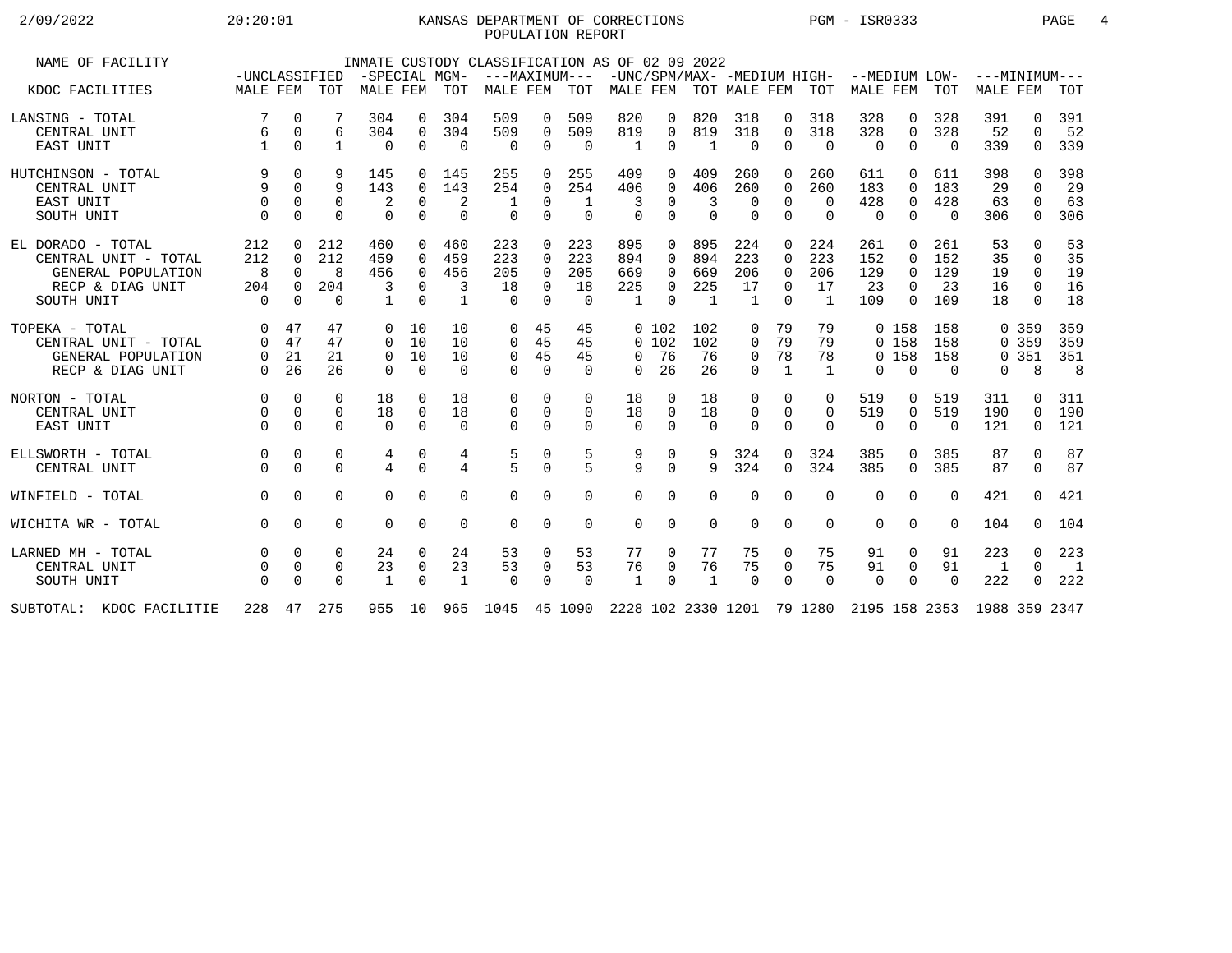| 2/09/2022                      | 20:20:01                  |          |          |                                                |                |          | KANSAS DEPARTMENT OF CORRECTIONS<br>POPULATION REPORT |          |          |          |                         |          |                                             |                |          | PGM - ISR0333        |          |             |                           |          | PAGE           | 5 |
|--------------------------------|---------------------------|----------|----------|------------------------------------------------|----------------|----------|-------------------------------------------------------|----------|----------|----------|-------------------------|----------|---------------------------------------------|----------------|----------|----------------------|----------|-------------|---------------------------|----------|----------------|---|
| NAME OF FACILITY               |                           |          |          | INMATE CUSTODY CLASSIFICATION AS OF 02 09 2022 |                |          |                                                       |          |          |          |                         |          |                                             |                |          |                      |          |             |                           |          |                |   |
| NON-KDOC FACILITIES            | -UNCLASSIFIED<br>MALE FEM |          | TOT      | -SPECIAL MGM-<br>MALE FEM                      |                | TOT      | ---MAXIMUM---<br>MALE FEM                             |          | TOT      | MALE FEM |                         |          | -UNC/SPM/MAX- -MEDIUM HIGH-<br>TOT MALE FEM |                | TOT      | --MEDIUM<br>MALE FEM |          | LOW-<br>TOT | ---MINIMUM---<br>MALE FEM |          | TOT            |   |
| LARNED STATE HOSPITAL          | $\Omega$                  | $\Omega$ | $\Omega$ | $\Omega$                                       | $\overline{0}$ | $\Omega$ | $\Omega$                                              | 3        | 3        | $\Omega$ | $\overline{\mathbf{3}}$ | 3        | $\Omega$                                    | $\overline{0}$ | $\Omega$ | $\Omega$             | $\Omega$ | $\Omega$    | $\Omega$                  | $\Omega$ | $\overline{0}$ |   |
| JO CTY RESIDENTIAL CEN         | $\Omega$                  | $\Omega$ | $\Omega$ | $\Omega$                                       | $\overline{0}$ | $\Omega$ | $\Omega$                                              | $\Omega$ | $\Omega$ |          | $0 \quad 0$             | $\Omega$ | $\Omega$                                    | $\overline{0}$ | $\Omega$ | $\Omega$             | റ        | $\Omega$    |                           | $\Omega$ |                |   |
| SUBTOTAL:<br>NON-KDOC          | $\Omega$                  | - 0      | $\Omega$ | $\Omega$                                       | $\overline{0}$ | $\Omega$ | $\Omega$                                              | 3        | 3        |          | $0 \quad 3$             | 3        | $\Omega$                                    | $\overline{0}$ | $\Omega$ | $\Omega$             | $\Omega$ | $\Omega$    |                           | $\Omega$ |                |   |
| TOTAL:<br>NON-KDOC<br>KDOC AND | 228                       | 47       | 275      | 955                                            | 10             | 965      | 1045                                                  |          | 48 1093  | 2228     | 105                     | 2333     | 1201                                        |                | 79 1280  | 2195 158             |          | 2353        | 1991                      |          | 359 2350       |   |

#### SPECIAL MANAGEMENT AND INFIRMARY INMATESSPECIAL MANAGEMENT(DISTRIBUTIONS)

| LOCATION                         |             |                 |          |          |                  |             |                 |          |          |          |                 |          |          | INMATES      |             |
|----------------------------------|-------------|-----------------|----------|----------|------------------|-------------|-----------------|----------|----------|----------|-----------------|----------|----------|--------------|-------------|
|                                  |             | ALL SPECIAL MGM |          |          | DISC SEGREGATION |             | PROTEC. CUSTODY |          |          | ADMIN    | SEGREGATION     |          |          | IN INFIRMARY |             |
| KDOC FACILITIES                  |             | MALE FEMALE     | TOT      |          | MALE FEMALE TOT  |             | MALE FEMALE     |          | TOT      |          | MALE FEMALE TOT |          | MALE     | FEMALE TOT   |             |
| LANSING CORRECTIONAL FACILITY    | 304         | $\Omega$        | 304      | 15       | $\Omega$         | 15          | 4               | 0        | 4        | 285      | 0               | 285      | $\Omega$ | $\Omega$     | $\Omega$    |
| HUTCHINSON CORRECTIONAL FACILITY | 145         |                 | 145      | 22       | $\Omega$         | 22          | $\Omega$        | 0        | $\Omega$ | 123      | 0               | 123      | 9        | $\mathbf 0$  | 9           |
| EL DORADO CORRECTIONAL FACILITY  | 460         | $\Omega$        | 460      |          | 0                |             | 6               | 0        | 6        | 447      | 0               | 447      | 14       | $\mathbf 0$  | 14          |
| TOPEKA CORRECTIONAL FACILITY     | $\mathbf 0$ | 10              | 10       | $\Omega$ | $\Omega$         | $\Omega$    | $\Omega$        | $\Omega$ | $\Omega$ | $\Omega$ | 10              | 10       | 0        | $\Omega$     | $\mathbf 0$ |
| NORTON CORRECTIONAL FACILITY     | 18          | $\Omega$        | 18       |          | $\Omega$         |             |                 | $\Omega$ |          | 16       | $\Omega$        | 16       | $\Omega$ | $\Omega$     | $\Omega$    |
| ELLSWORTH CORRECTIONAL FACILITY  | 4           | $\Omega$        | 4        |          | $\Omega$         | $\Omega$    | $\Omega$        | 0        | $\Omega$ | 4        | 0               | 4        | $\Omega$ | $\Omega$     | $\mathbf 0$ |
| WINFIELD CORRECTIONAL FACILITY   | 0           | $\Omega$        | 0        | $\Omega$ | 0                | $\mathbf 0$ | 0               | 0        | $\Omega$ | 0        | $\Omega$        |          | 0        | 0            | $\mathbf 0$ |
| WICHITA CORRECTIONAL FACILITY    | 0           | $\Omega$        | $\Omega$ | $\Omega$ | $\Omega$         | $\Omega$    | $\Omega$        | $\Omega$ | $\Omega$ | $\Omega$ | $\Omega$        | $\Omega$ | 0        | $\Omega$     | $\mathbf 0$ |
| LARNED CORRECTIONAL MH FACILITY  | 24          |                 | 24       | 16       | $\Omega$         | 16          |                 | 0        |          | 7        | 0               |          | $\Omega$ | $\Omega$     | $\Omega$    |
| TOTAL KDOC FACILITIES            | 955         | 10              | 965      | 61       |                  | 61          | 12              | 0        | 12       | 882      | 10              | 892      | 23       | $\Omega$     | 23          |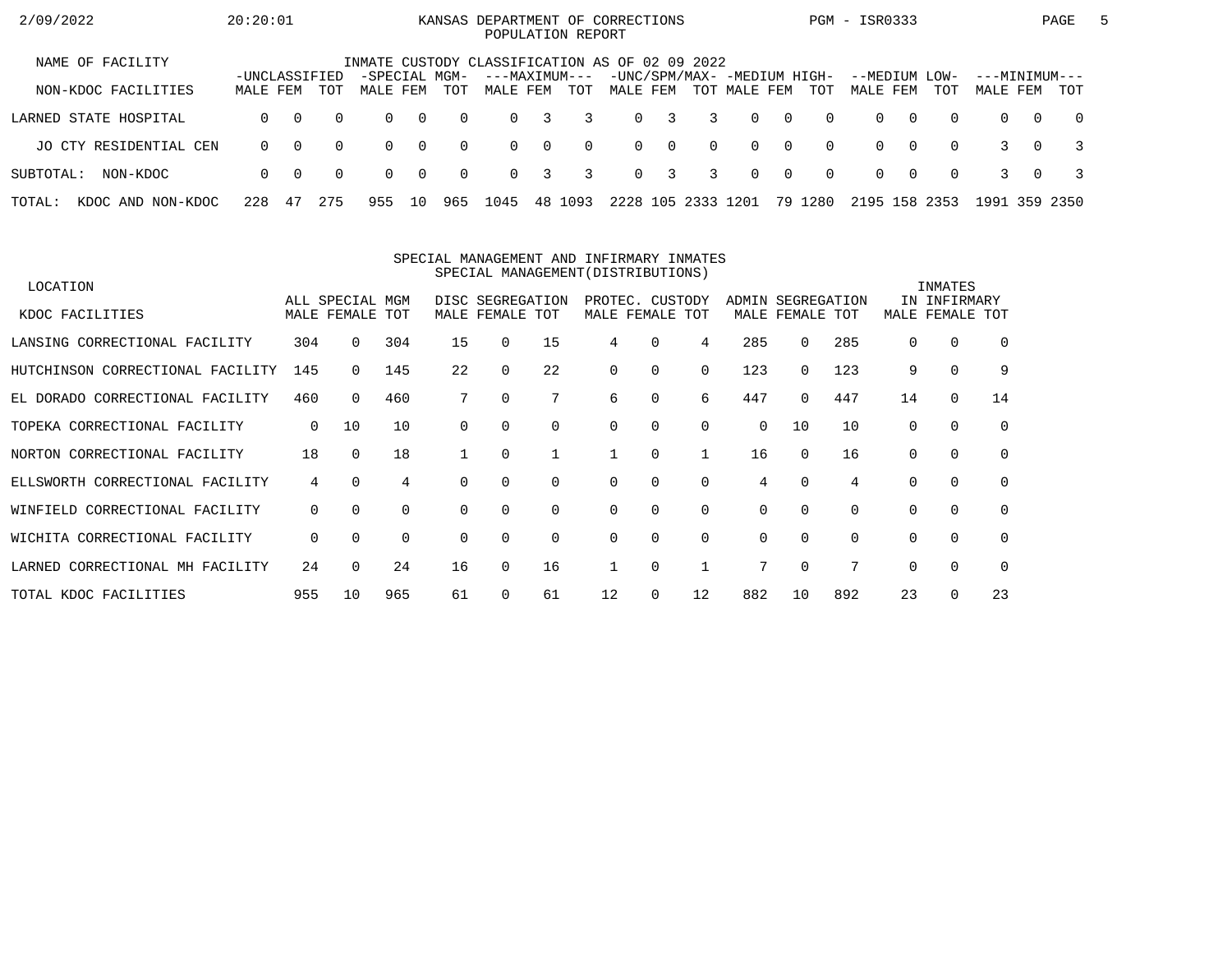2/09/2022 20:20:01 KANSAS DEPARTMENT OF CORRECTIONS PGM - ISR0333 PAGE 6 POPULATION REPORT

## DISTRIBUTION OF IN-STATE PAROLE CASELOAD BY LEVEL OF SUPERVISION

|                                                                                                                                                                            |                                                          | ALL LEVELS                                                  |                                                           |                                                          | HIGH<br>MALE FEMALE TOT MALE FEMALE TOT                                          |                                                                            | MALE FEMALE TOT                                                      | CLOSE/MODERATE                                                                             |                                                         | MALE FEMALE TOT                                                    |                                                                                              | MODERATE/LOW-MOD                                                   | MALE FEMALE TOT                                                                        | <b>LOW</b>                                                                                          |                                                                                                     |                                                                        | UNCLASSIFIED<br>MALE FEMALE TOT                                                |                                                                        |
|----------------------------------------------------------------------------------------------------------------------------------------------------------------------------|----------------------------------------------------------|-------------------------------------------------------------|-----------------------------------------------------------|----------------------------------------------------------|----------------------------------------------------------------------------------|----------------------------------------------------------------------------|----------------------------------------------------------------------|--------------------------------------------------------------------------------------------|---------------------------------------------------------|--------------------------------------------------------------------|----------------------------------------------------------------------------------------------|--------------------------------------------------------------------|----------------------------------------------------------------------------------------|-----------------------------------------------------------------------------------------------------|-----------------------------------------------------------------------------------------------------|------------------------------------------------------------------------|--------------------------------------------------------------------------------|------------------------------------------------------------------------|
| NORTHERN REGION TOTAL                                                                                                                                                      | 2369                                                     | 405                                                         | 2774                                                      | 192                                                      | 25                                                                               | 217                                                                        | 995                                                                  | 136                                                                                        | 1131                                                    | 605                                                                | 106                                                                                          | 711                                                                | 335                                                                                    | 88                                                                                                  | 423                                                                                                 | 242                                                                    | 50                                                                             | 292                                                                    |
| KANSAS CITY TOTAL                                                                                                                                                          | 589                                                      | 80                                                          | 669                                                       | 38                                                       | 2                                                                                | 40                                                                         | 253                                                                  | 23                                                                                         | 276                                                     | 214                                                                | 36                                                                                           | 250                                                                | 24                                                                                     | 7                                                                                                   | 31                                                                                                  | 60                                                                     | 12                                                                             | 72                                                                     |
| OTHER                                                                                                                                                                      | 589                                                      | 80                                                          | 669                                                       | 38                                                       | 2                                                                                | 40                                                                         | 253                                                                  | 23                                                                                         | 276                                                     | 214                                                                | 36                                                                                           | 250                                                                | 24                                                                                     | 7                                                                                                   | 31                                                                                                  | 60                                                                     | 12                                                                             | 72                                                                     |
| KANSAS OFFENDERS                                                                                                                                                           | 377                                                      | 41                                                          | 418                                                       | 32                                                       | 1                                                                                | 33                                                                         | 180                                                                  | 13                                                                                         | 193                                                     | 121                                                                | 17                                                                                           | 138                                                                | 14                                                                                     | 3                                                                                                   | 17                                                                                                  | 30                                                                     | 7                                                                              | 37                                                                     |
| COMPACT PAROLE                                                                                                                                                             | 88                                                       | 6                                                           | 94                                                        | 4                                                        | U                                                                                | 4                                                                          | 32                                                                   | 3                                                                                          | 35                                                      | 35                                                                 | 1                                                                                            | 36                                                                 | $\mathbf{1}$                                                                           | $\mathbf 0$                                                                                         | $\mathbf 1$                                                                                         | 16                                                                     | 2                                                                              | 18                                                                     |
| ON SUPERVISION                                                                                                                                                             | 65                                                       | $\mathfrak{D}$                                              | 67                                                        | 3                                                        | O                                                                                | 3                                                                          | 27                                                                   | 1                                                                                          | 28                                                      | 32                                                                 | 1                                                                                            | 33                                                                 | 1                                                                                      | $\Omega$                                                                                            | 1                                                                                                   | 2                                                                      | $\Omega$                                                                       | 2                                                                      |
| PENDING INVEST                                                                                                                                                             | 22                                                       | 4                                                           | 26                                                        | 1                                                        | 0                                                                                | 1                                                                          | 5                                                                    | 2                                                                                          | 7                                                       | 3                                                                  | 0                                                                                            | 3                                                                  | $\mathbf 0$                                                                            | 0                                                                                                   | $\mathbf 0$                                                                                         | 13                                                                     | 2                                                                              | 15                                                                     |
| WAIT RPT INSTR                                                                                                                                                             | $\mathbf{1}$                                             | $\Omega$                                                    | $\mathbf{1}$                                              | 0                                                        | 0                                                                                | $\mathbf 0$                                                                | $\Omega$                                                             | $\Omega$                                                                                   | $\Omega$                                                | $\Omega$                                                           | $\Omega$                                                                                     | $\Omega$                                                           | $\Omega$                                                                               | 0                                                                                                   | $\Omega$                                                                                            | 1                                                                      | $\Omega$                                                                       | $\mathbf{1}$                                                           |
| COMPACT PROBATION                                                                                                                                                          | 124                                                      | 33                                                          | 157                                                       | 2                                                        | 1                                                                                | 3                                                                          | 41                                                                   | 7                                                                                          | 48                                                      | 58                                                                 | 18                                                                                           | 76                                                                 | 9                                                                                      | 4                                                                                                   | 13                                                                                                  | 14                                                                     | 3                                                                              | 17                                                                     |
| ON SUPERVISION                                                                                                                                                             | 94                                                       | 21                                                          | 115                                                       | 2                                                        | $\mathbf{1}$                                                                     | 3                                                                          | 30                                                                   | 4                                                                                          | 34                                                      | 55                                                                 | 15                                                                                           | 70                                                                 | 4                                                                                      | $\mathbf{1}$                                                                                        | 5                                                                                                   | 3                                                                      | 0                                                                              | 3                                                                      |
| PENDING INVEST                                                                                                                                                             | 7                                                        | $\mathbf{1}$                                                | 8                                                         | $\Omega$                                                 | $\Omega$                                                                         | $\Omega$                                                                   | $\overline{4}$                                                       | $\Omega$                                                                                   | 4                                                       | $\Omega$                                                           | $\mathbf{1}$                                                                                 | $\mathbf{1}$                                                       | $\mathbf{1}$                                                                           | $\Omega$                                                                                            | 1                                                                                                   | 2                                                                      | $\Omega$                                                                       | 2                                                                      |
| WAIT RPT INSTR                                                                                                                                                             | 23                                                       | 11                                                          | 34                                                        | $\mathbf 0$                                              | $\Omega$                                                                         | $\Omega$                                                                   | 7                                                                    | 3                                                                                          | 10                                                      | 3                                                                  | $\overline{2}$                                                                               | 5                                                                  | 4                                                                                      | 3                                                                                                   | 7                                                                                                   | 9                                                                      | 3                                                                              | 12                                                                     |
| TOPEKA TOTAL<br>OTHER<br>KANSAS OFFENDERS<br>COMPACT PAROLE<br>ON SUPERVISION<br>PENDING INVEST<br>COMPACT PROBATION<br>ON SUPERVISION<br>PENDING INVEST<br>WAIT RPT INSTR | 297<br>297<br>251<br>19<br>11<br>8<br>27<br>16<br>2<br>9 | 55<br>55<br>45<br>1<br>1<br>$\Omega$<br>9<br>$\overline{2}$ | 352<br>352<br>296<br>20<br>12<br>8<br>36<br>21<br>4<br>11 | 34<br>34<br>30<br>2<br>2<br>0<br>2<br>1<br>$\Omega$<br>1 | 6<br>6<br>4<br>O<br>0<br>$\Omega$<br>2<br>$\overline{c}$<br>$\Omega$<br>$\Omega$ | 40<br>40<br>34<br>2<br>2<br>$\Omega$<br>4<br>3<br>$\Omega$<br>$\mathbf{1}$ | 199<br>199<br>172<br>12<br>7<br>5<br>15<br>12<br>1<br>$\overline{2}$ | 30<br>30<br>26<br>$\Omega$<br>$\Omega$<br>$\Omega$<br>4<br>$\mathbf 1$<br>2<br>$\mathbf 1$ | 229<br>229<br>198<br>12<br>7<br>5<br>19<br>13<br>3<br>3 | 35<br>35<br>29<br>2<br>2<br>$\Omega$<br>4<br>$\mathbf 0$<br>1<br>3 | 12<br>12<br>10<br>1<br>$\mathbf{1}$<br>$\Omega$<br>1<br>$\mathbf{1}$<br>$\Omega$<br>$\Omega$ | 47<br>47<br>39<br>3<br>3<br>$\Omega$<br>5<br>$\mathbf 1$<br>1<br>3 | 10<br>10<br>6<br>$\Omega$<br>$\Omega$<br>$\Omega$<br>4<br>3<br>$\Omega$<br>$\mathbf 1$ | 2<br>2<br>$\mathbf{1}$<br>0<br>$\mathbf 0$<br>$\Omega$<br>1<br>$\mathbf{1}$<br>$\Omega$<br>$\Omega$ | 12<br>12<br>7<br>$\Omega$<br>$\Omega$<br>$\Omega$<br>5<br>$\overline{4}$<br>$\Omega$<br>$\mathbf 1$ | 19<br>19<br>14<br>3<br>$\Omega$<br>3<br>2<br>$\Omega$<br>$\Omega$<br>2 | 5<br>5<br>4<br>$\Omega$<br>0<br>$\Omega$<br>1<br>0<br>$\Omega$<br>$\mathbf{1}$ | 24<br>24<br>18<br>3<br>$\Omega$<br>3<br>3<br>$\Omega$<br>$\Omega$<br>3 |
| OLATHE TOTAL                                                                                                                                                               | 564                                                      | 132                                                         | 696                                                       | 28                                                       | 7                                                                                | 35                                                                         | 132                                                                  | 29                                                                                         | 161                                                     | 70                                                                 | 13                                                                                           | 83                                                                 | 271                                                                                    | 72                                                                                                  | 343                                                                                                 | 63                                                                     | 11                                                                             | 74                                                                     |
| <b>OTHER</b>                                                                                                                                                               | 564                                                      | 132                                                         | 696                                                       | 28                                                       | 7                                                                                | 35                                                                         | 132                                                                  | 29                                                                                         | 161                                                     | 70                                                                 | 13                                                                                           | 83                                                                 | 271                                                                                    | 72                                                                                                  | 343                                                                                                 | 63                                                                     | 11                                                                             | 74                                                                     |
| KANSAS OFFENDERS                                                                                                                                                           | 332                                                      | 55                                                          | 387                                                       | 27                                                       | 7                                                                                | 34                                                                         | 89                                                                   | 21                                                                                         | 110                                                     | 49                                                                 | 9                                                                                            | 58                                                                 | 135                                                                                    | 13                                                                                                  | 148                                                                                                 | 32                                                                     | 5                                                                              | 37                                                                     |
| COMPACT PAROLE                                                                                                                                                             | 63                                                       | 15                                                          | 78                                                        | $\Omega$                                                 | $\Omega$                                                                         | $\Omega$                                                                   | 15                                                                   | 2                                                                                          | 17                                                      | 8                                                                  | 2                                                                                            | 10                                                                 | 28                                                                                     | 9                                                                                                   | 37                                                                                                  | 12                                                                     | $\overline{a}$                                                                 | 14                                                                     |
| ON SUPERVISION                                                                                                                                                             | 45                                                       | 13                                                          | 58                                                        | 0                                                        | $\Omega$                                                                         | $\Omega$                                                                   | 10                                                                   | 2                                                                                          | 12                                                      | 7                                                                  | 2                                                                                            | 9                                                                  | 26                                                                                     | 8                                                                                                   | 34                                                                                                  | 2                                                                      | $\mathbf{1}$                                                                   | 3                                                                      |
| PENDING INVEST                                                                                                                                                             | 16                                                       | 1                                                           | 17                                                        | 0                                                        | 0                                                                                | $\Omega$                                                                   | 5                                                                    | $\Omega$                                                                                   | 5                                                       | 0                                                                  | 0                                                                                            | $\Omega$                                                           | -1                                                                                     | 1                                                                                                   | 2                                                                                                   | 10                                                                     | 0                                                                              | 10                                                                     |
| WAIT RPT INSTR                                                                                                                                                             | $\overline{2}$                                           | $\mathbf 1$                                                 | 3                                                         | 0                                                        | 0                                                                                | $\Omega$                                                                   | $\mathbf 0$                                                          | 0                                                                                          | $\mathbf 0$                                             | 1                                                                  | $\mathbf 0$                                                                                  | $\mathbf 1$                                                        | 1                                                                                      | $\Omega$                                                                                            | $\mathbf{1}$                                                                                        | $\mathbf 0$                                                            | $\mathbf{1}$                                                                   | 1                                                                      |
| COMPACT PROBATION                                                                                                                                                          | 169                                                      | 62                                                          | 231                                                       | 1                                                        | O                                                                                | 1                                                                          | 28                                                                   | 6                                                                                          | 34                                                      | 13                                                                 | $\overline{2}$                                                                               | 15                                                                 | 108                                                                                    | 50                                                                                                  | 158                                                                                                 | 19                                                                     | 4                                                                              | 23                                                                     |
| ON SUPERVISION                                                                                                                                                             | 123                                                      | 51                                                          | 174                                                       | 1                                                        | $\Omega$                                                                         | 1                                                                          | 22                                                                   | 5                                                                                          | 27                                                      | 9                                                                  | 2                                                                                            | 11                                                                 | 90                                                                                     | 43                                                                                                  | 133                                                                                                 | 1                                                                      | 1                                                                              | 2                                                                      |
| PENDING INVEST                                                                                                                                                             | 10                                                       | $\Omega$                                                    | 10                                                        | $\mathbf 0$                                              | $\Omega$                                                                         | $\mathbf 0$                                                                | $\overline{2}$                                                       | $\Omega$                                                                                   | 2                                                       | $\mathbf 0$                                                        | $\mathbf{0}$                                                                                 | 0                                                                  | 1                                                                                      | $\Omega$                                                                                            | $\mathbf{1}$                                                                                        | 7                                                                      | $\Omega$                                                                       | 7                                                                      |
| WAIT RPT INSTR                                                                                                                                                             | 36                                                       | 11                                                          | 47                                                        | $\Omega$                                                 | $\Omega$                                                                         | $\Omega$                                                                   | 4                                                                    | $\mathbf{1}$                                                                               | 5                                                       | 4                                                                  | $\Omega$                                                                                     | 4                                                                  | 17                                                                                     | 7                                                                                                   | 24                                                                                                  | 11                                                                     | 3                                                                              | 14                                                                     |
| LANSING                                                                                                                                                                    | 257                                                      | 39                                                          | 296                                                       | 11                                                       | 1                                                                                | 12                                                                         | 46                                                                   | 4                                                                                          | 50                                                      | 164                                                                | 23                                                                                           | 187                                                                | 12                                                                                     | 2                                                                                                   | 14                                                                                                  | 24                                                                     | 9                                                                              | 33                                                                     |
| KANSAS OFFENDERS                                                                                                                                                           | 177                                                      | 21                                                          | 198                                                       | 10                                                       | $\mathbf{1}$                                                                     | 11                                                                         | 33                                                                   | 2                                                                                          | 35                                                      | 118                                                                | 14                                                                                           | 132                                                                | 6                                                                                      | $\Omega$                                                                                            | 6                                                                                                   | 10                                                                     | 4                                                                              | 14                                                                     |
| COMPACT PAROLE                                                                                                                                                             | 42                                                       | 2                                                           | 44                                                        | 0                                                        | $\Omega$                                                                         | $\Omega$                                                                   | 4                                                                    | $\Omega$                                                                                   | 4                                                       | 28                                                                 | 1                                                                                            | 29                                                                 | 2                                                                                      | $\Omega$                                                                                            | 2                                                                                                   | 8                                                                      | $\mathbf{1}$                                                                   | 9                                                                      |
| ON SUPERVISION                                                                                                                                                             | 28                                                       | $\mathbf 1$                                                 | 29                                                        | $\mathbf 0$                                              | 0                                                                                | $\Omega$                                                                   | 2                                                                    | $\Omega$                                                                                   | 2                                                       | 25                                                                 | $\mathbf{1}$                                                                                 | 26                                                                 | $\mathbf{1}$                                                                           | $\mathbf 0$                                                                                         | 1                                                                                                   | $\Omega$                                                               | 0                                                                              | $\mathbf 0$                                                            |
| PENDING INVEST                                                                                                                                                             | 13                                                       | $\Omega$                                                    | 13                                                        | 0                                                        | $\Omega$                                                                         | $\Omega$                                                                   | 1                                                                    | $\Omega$                                                                                   | 1                                                       | 3                                                                  | 0                                                                                            | 3                                                                  | $\mathbf{1}$                                                                           | $\Omega$                                                                                            | 1                                                                                                   | 8                                                                      | $\Omega$                                                                       | 8                                                                      |
| WAIT RPT INSTR                                                                                                                                                             | 1                                                        | $\mathbf{1}$                                                | $\overline{2}$                                            | 0                                                        | 0                                                                                | $\mathbf 0$                                                                | 1                                                                    | $\Omega$                                                                                   | $\mathbf{1}$                                            | $\overline{0}$                                                     | $\mathbf 0$                                                                                  | $\mathbf 0$                                                        | $\mathbf 0$                                                                            | $\mathbf 0$                                                                                         | $\Omega$                                                                                            | $\Omega$                                                               | $\mathbf 1$                                                                    | $\mathbf{1}$                                                           |
| COMPACT PROBATION                                                                                                                                                          | 38                                                       | 16                                                          | 54                                                        | 1                                                        | 0                                                                                | 1                                                                          | 9                                                                    | 2                                                                                          | 11                                                      | 18                                                                 | 8                                                                                            | 26                                                                 | 4                                                                                      | 2                                                                                                   | 6                                                                                                   | 6                                                                      | 4                                                                              | 10                                                                     |
| ON SUPERVISION                                                                                                                                                             | 24                                                       | $\mathsf{R}$                                                | 32                                                        | 1                                                        | $\Omega$                                                                         | 1                                                                          | 4                                                                    | 1                                                                                          | 5                                                       | 17                                                                 | 6                                                                                            | 23                                                                 | 2                                                                                      | 0                                                                                                   | $\mathcal{D}$                                                                                       | $\Omega$                                                               | $\mathbf{1}$                                                                   | $\mathbf{1}$                                                           |
| PENDING INVEST                                                                                                                                                             | 6                                                        | 3                                                           | 9                                                         | $\mathbf 0$                                              | $\Omega$                                                                         | $\Omega$                                                                   | 3                                                                    | 1                                                                                          | 4                                                       | $\overline{0}$                                                     | $\Omega$                                                                                     | $\Omega$                                                           | $\Omega$                                                                               | 0                                                                                                   | $\Omega$                                                                                            | 3                                                                      | $\overline{2}$                                                                 | 5                                                                      |
| WAIT RPT INSTR                                                                                                                                                             | 8                                                        | 5                                                           | 13                                                        | 0                                                        | 0                                                                                | $\mathbf 0$                                                                | $\mathfrak{D}$                                                       | $\Omega$                                                                                   | 2                                                       | 1                                                                  | $\overline{2}$                                                                               | 3                                                                  | 2                                                                                      | 2                                                                                                   | 4                                                                                                   | 3                                                                      | $\mathbf{1}$                                                                   | 4                                                                      |
| ATCHISON                                                                                                                                                                   | 49                                                       | 5                                                           | 54                                                        | 6                                                        | 2                                                                                | 8                                                                          | 25                                                                   | 2                                                                                          | 27                                                      | 10                                                                 | $\mathbf 1$                                                                                  | 11                                                                 | 1                                                                                      | $\Omega$                                                                                            | 1                                                                                                   | 7                                                                      | 0                                                                              | 7                                                                      |
| KANSAS OFFENDERS                                                                                                                                                           | 27                                                       | $\mathbf 1$                                                 | 28                                                        | 6                                                        | 1                                                                                | 7                                                                          | 14                                                                   | 0                                                                                          | 14                                                      | 6                                                                  | $\mathbf 0$                                                                                  | 6                                                                  | 1                                                                                      | $\Omega$                                                                                            | $\mathbf{1}$                                                                                        | $\Omega$                                                               | 0                                                                              | 0                                                                      |
| COMPACT PAROLE                                                                                                                                                             | 9                                                        | 2                                                           | 11                                                        | 0                                                        | $\mathbf{1}$                                                                     | 1                                                                          | 5                                                                    | 1                                                                                          | 6                                                       | $\Omega$                                                           | $\Omega$                                                                                     | $\Omega$                                                           | $\Omega$                                                                               | $\Omega$                                                                                            | $\Omega$                                                                                            | 4                                                                      | O                                                                              | 4                                                                      |
| ON SUPERVISION                                                                                                                                                             | 3                                                        | $\Omega$                                                    | 3                                                         | $\mathbf 0$                                              | $\Omega$                                                                         | $\Omega$                                                                   | 3                                                                    | $\Omega$                                                                                   | 3                                                       | 0                                                                  | $\Omega$                                                                                     | $\Omega$                                                           | $\Omega$                                                                               | $\Omega$                                                                                            | $\Omega$                                                                                            | $\Omega$                                                               | 0                                                                              | $\Omega$                                                               |
| PENDING INVEST                                                                                                                                                             | 6                                                        | 2                                                           | 8                                                         | $\Omega$                                                 | $\mathbf{1}$                                                                     | 1                                                                          | $\mathfrak{D}$                                                       | 1                                                                                          | 3                                                       | $\Omega$                                                           | $\Omega$                                                                                     | $\Omega$                                                           | $\Omega$                                                                               | $\Omega$                                                                                            | $\Omega$                                                                                            | 4                                                                      | $\Omega$                                                                       | 4                                                                      |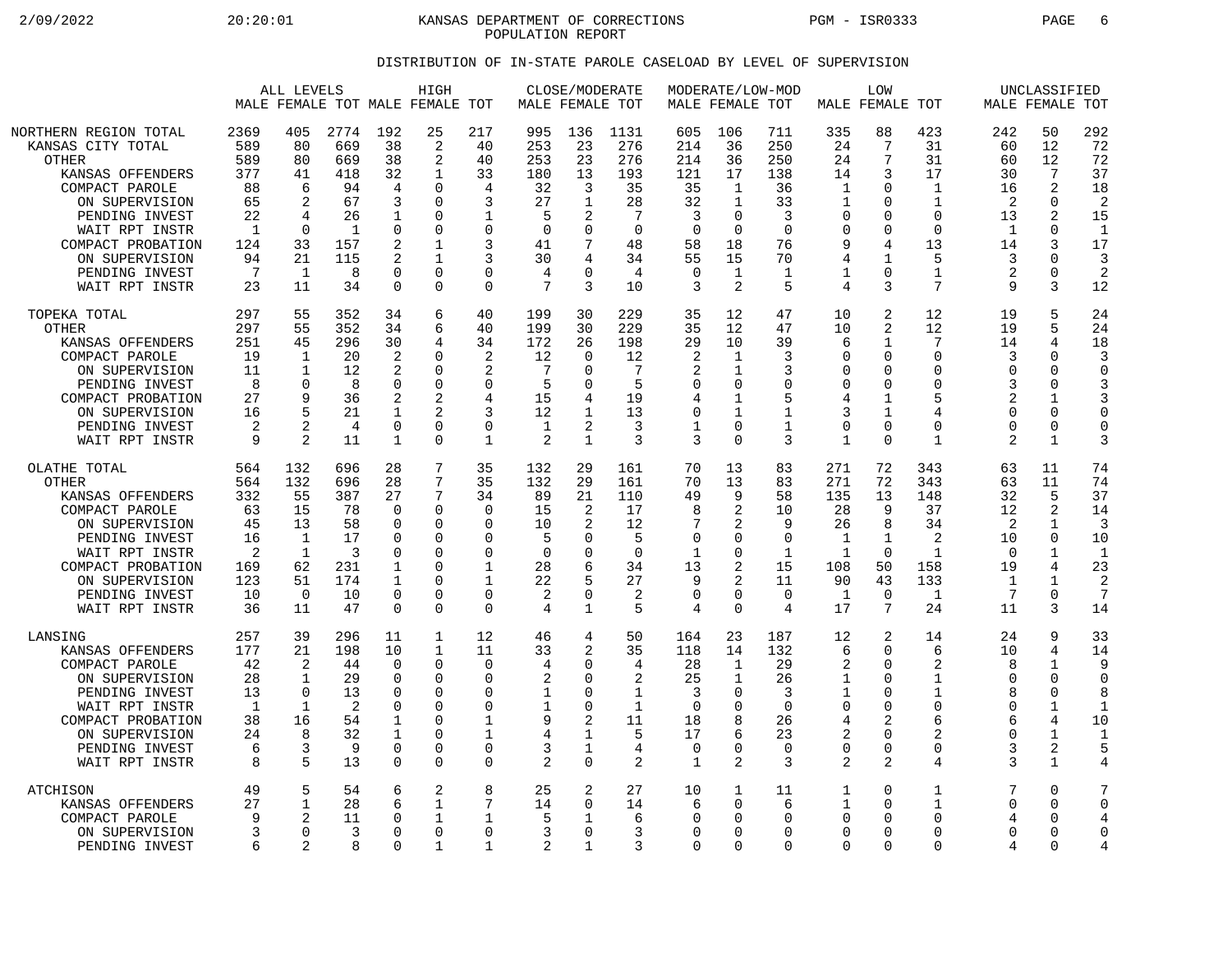2/09/2022 20:20:01 KANSAS DEPARTMENT OF CORRECTIONS PGM - ISR0333 PAGE 7 POPULATION REPORT

## DISTRIBUTION OF IN-STATE PAROLE CASELOAD BY LEVEL OF SUPERVISION

|                                     |         | ALL LEVELS                    |                   |                            | HIGH                            |                         |                      | CLOSE/MODERATE          |                         | MODERATE/LOW-MOD |                      |                      |                  | <b>LOW</b>           |                      |                          | UNCLASSIFIED     |                                |
|-------------------------------------|---------|-------------------------------|-------------------|----------------------------|---------------------------------|-------------------------|----------------------|-------------------------|-------------------------|------------------|----------------------|----------------------|------------------|----------------------|----------------------|--------------------------|------------------|--------------------------------|
|                                     |         |                               |                   |                            | MALE FEMALE TOT MALE FEMALE TOT |                         | MALE FEMALE TOT      |                         |                         | MALE FEMALE TOT  |                      |                      |                  | MALE FEMALE TOT      |                      |                          | MALE FEMALE TOT  |                                |
| COMPACT PROBATION                   | 13      | 2                             | 15                | 0                          | 0                               | $\Omega$                | 6                    | 1                       | 7                       | 4                | 1                    | 5                    | 0                | $\Omega$             | 0                    | 3                        | 0                | 3                              |
| ON SUPERVISION                      | 9       | $\overline{2}$                | 11                | $\overline{0}$             | 0                               | $\mathbf 0$             | 6                    | $\mathbf{1}$            | 7                       | 3                | $\mathbf{1}$         | 4                    | $\mathbf 0$      | $\overline{0}$       | 0                    | $\Omega$                 | 0                | $\Omega$                       |
| PENDING INVEST                      | 1<br>3  | 0<br>$\Omega$                 | $\mathbf{1}$<br>3 | $\Omega$<br>$\Omega$       | 0<br>0                          | $\Omega$<br>$\mathbf 0$ | $\Omega$<br>$\Omega$ | $\Omega$<br>$\Omega$    | $\Omega$<br>0           | 1<br>$\mathbf 0$ | $\Omega$<br>$\Omega$ | 1<br>$\Omega$        | 0<br>$\Omega$    | $\Omega$<br>$\Omega$ | 0<br>0               | $\Omega$<br>3            | 0<br>$\Omega$    | $\Omega$<br>3                  |
| WAIT RPT INSTR                      |         |                               |                   |                            |                                 |                         |                      |                         |                         |                  |                      |                      |                  |                      |                      |                          |                  |                                |
| LAWRENCE                            | 87      | 16                            | 103               | 7                          | 0                               | 7                       | 52                   | 4                       | 56                      | 17               | 7                    | 24                   | $\mathbf{1}$     | 2                    | 3                    | 10                       | 3                | 13                             |
| KANSAS OFFENDERS                    | 66      | 7                             | 73                | 7                          | 0                               | 7                       | 38                   | 1                       | 39                      | 13               | $\overline{4}$       | 17                   | $\Omega$         | $\mathbf{1}$         | 1                    | 8                        | 1                | 9                              |
| COMPACT PAROLE<br>ON SUPERVISION    | 7       | 4<br>3                        | 11<br>9           | $\mathbf 0$<br>$\mathbf 0$ | 0<br>$\Omega$                   | $\Omega$<br>$\Omega$    | 5<br>4               | 1<br>$\mathbf 1$        | 6<br>5                  | 1<br>1           | 2<br>2               | 3<br>3               | 0<br>$\mathbf 0$ | ∩<br>$\Omega$        | $\Omega$<br>0        | 1<br>$\mathbf{1}$        | 1<br>$\mathbf 0$ | $\overline{2}$<br>$\mathbf{1}$ |
| PENDING INVEST                      | 6<br>1  | $\mathbf{1}$                  | 2                 | $\Omega$                   | $\Omega$                        | O                       |                      | $\Omega$                | $\mathbf{1}$            | $\Omega$         | $\Omega$             | $\Omega$             | $\Omega$         | $\Omega$             | $\Omega$             | $\Omega$                 | $\mathbf{1}$     | 1                              |
| COMPACT PROBATION                   | 14      | 5                             | 19                | $\Omega$                   | $\Omega$                        | $\Omega$                | 9                    | 2                       | 11                      | 3                | 1                    | 4                    | $\mathbf{1}$     | $\mathbf 1$          | 2                    | 1                        | $\mathbf{1}$     | $\overline{2}$                 |
| ON SUPERVISION                      | 10      | 4                             | 14                | $\Omega$                   | $\Omega$                        | $\Omega$                | 6                    | $\mathcal{D}$           | 8                       | 3                | $\mathbf{1}$         | 4                    | $\mathbf{1}$     | 1                    | $\mathfrak{D}$       | $\Omega$                 | $\Omega$         | $\Omega$                       |
| PENDING INVEST                      | 1       | 0                             | 1                 | 0                          | 0                               | 0                       | 1                    | 0                       | 1                       | 0                | 0                    | 0                    | $\mathbf 0$      | 0                    | 0                    | $\Omega$                 | 0                | $\mathbf 0$                    |
| WAIT RPT INSTR                      | 3       | $\mathbf{1}$                  | 4                 | $\Omega$                   | 0                               | $\Omega$                | $\overline{2}$       | $\Omega$                | $\overline{a}$          | $\mathbf 0$      | $\Omega$             | $\Omega$             | $\Omega$         | $\Omega$             | 0                    | $\mathbf{1}$             | 1                | 2                              |
| SALINA                              | 185     | 28                            | 213               | 16                         | 1                               | 17                      | 123                  | 18                      | 141                     | 29               | 4                    | 33                   | 5                | $\Omega$             | 5                    | 12                       | 5                | 17                             |
| KANSAS OFFENDERS                    | 164     | 17                            | 181               | 14                         | $\mathbf 1$                     | 15                      | 111                  | 10                      | 121                     | 27               | 3                    | 30                   | 3                | 0                    | 3                    | 9                        | 3                | 12                             |
| COMPACT PAROLE                      | 9       | $\overline{2}$                | 11                | 2                          | 0                               | $\overline{2}$          | 4                    | 1                       | 5                       | $\Omega$         | O                    | $\Omega$             | 0                | $\Omega$             | $\Omega$             | 3                        | $\mathbf{1}$     | 4                              |
| ON SUPERVISION                      | 4       | 1                             | 5                 | $\mathbf{1}$               | 0                               | 1                       | 2                    | 1                       | 3                       | 0                | U                    | $\Omega$             | 0                | $\Omega$             | $\Omega$             | 1                        | 0                | 1                              |
| PENDING INVEST<br>COMPACT PROBATION | 5<br>12 | 1<br>9                        | 6<br>21           | 1<br>$\Omega$              | $\Omega$<br>$\Omega$            | 1<br>∩                  | 2<br>8               | $\mathbf 0$<br>7        | $\overline{c}$<br>15    | $\mathbf 0$<br>2 | $\Omega$<br>1        | $\Omega$<br>3        | $\mathbf 0$<br>2 | $\Omega$<br>∩        | $\Omega$<br>2        | $\overline{2}$<br>∩      | 1<br>1           | 3<br>1                         |
| ON SUPERVISION                      | 7       | 6                             | 13                | $\mathbf 0$                | 0                               | $\mathbf 0$             | 4                    | 4                       | 8                       | 2                | $\mathbf{1}$         | 3                    | $\mathbf{1}$     | $\Omega$             | $\mathbf{1}$         | $\Omega$                 | $\mathbf{1}$     | 1                              |
| PENDING INVEST                      | 1       | 1                             | 2                 | $\Omega$                   | $\Omega$                        | $\Omega$                | -1                   | 1                       | 2                       | $\mathbf 0$      | $\Omega$             | $\Omega$             | $\mathbf 0$      | $\Omega$             | 0                    | $\Omega$                 | 0                | $\mathbf 0$                    |
| WAIT RPT INSTR                      | 4       | 2                             | 6                 | $\mathbf 0$                | 0                               | $\Omega$                | 3                    | 2                       | 5                       | $\mathbf 0$      | $\Omega$             | $\Omega$             | 1                | $\Omega$             | 1                    | $\Omega$                 | $\mathbf 0$      | $\Omega$                       |
| GREAT BEND                          | 101     | 5                             | 106               | 14                         | 1                               | 15                      | 49                   | 3                       | 52                      | 19               | 1                    | 20                   | 2                | $\Omega$             | $\overline{2}$       | 17                       | $\mathbf 0$      | 17                             |
| KANSAS OFFENDERS                    | 87      | 4                             | 91                | 13                         | 1                               | 14                      | 42                   | $\overline{2}$          | 44                      | 16               | $\mathbf{1}$         | 17                   | 0                | $\Omega$             | 0                    | 16                       | $\mathbf 0$      | 16                             |
| COMPACT PAROLE                      | 7       | $\Omega$                      | 7                 | $\mathbf{1}$               | $\Omega$                        | 1                       | 3                    | $\Omega$                | 3                       | 2                | $\Omega$             | 2                    | $\Omega$         | $\Omega$             | $\Omega$             | $\mathbf{1}$             | $\Omega$         | $\mathbf{1}$                   |
| ON SUPERVISION                      | 4<br>2  | 0<br>$\Omega$                 |                   | $\mathbf{1}$               | 0                               | 1<br>$\Omega$           | $\mathbf{1}$         | $\Omega$<br>$\Omega$    | $\mathbf{1}$            | 2                | $\Omega$<br>U        | 2                    | 0<br>$\Omega$    | $\Omega$<br>$\Omega$ | $\Omega$<br>$\Omega$ | $\Omega$<br>1            | $\mathbf 0$      | $\mathbf 0$                    |
| PENDING INVEST<br>WAIT RPT INSTR    | 1       | $\Omega$                      | 2                 | $\Omega$<br>$\Omega$       | 0<br>0                          | $\Omega$                | 1                    | $\Omega$                | 1<br>1                  | 0<br>$\mathbf 0$ | $\Omega$             | $\Omega$<br>$\Omega$ | 0                | $\Omega$             | $\Omega$             | $\Omega$                 | $\Omega$<br>0    | $\mathbf{1}$<br>$\mathbf 0$    |
| COMPACT PROBATION                   | 7       | $\mathbf{1}$                  | 8                 | $\Omega$                   | 0                               | $\Omega$                | 4                    | 1                       | 5                       | 1                | O                    | 1                    | 2                | $\Omega$             | 2                    | $\Omega$                 | 0                | $\mathbf 0$                    |
| ON SUPERVISION                      | 4       | $\Omega$                      | 4                 | $\mathbf 0$                | 0                               | 0                       | 2                    | $\mathbf 0$             | $\overline{a}$          | 1                | U                    | 1                    | $\mathbf{1}$     | 0                    | $\mathbf{1}$         | $\Omega$                 | 0                | 0                              |
| PENDING INVEST                      | 1       | 1                             | 2                 | 0                          | 0                               | $\Omega$                | 1                    | 1                       | 2                       | 0                | $\Omega$             | $\Omega$             | 0                | $\Omega$             | $\Omega$             | $\Omega$                 | 0                | 0                              |
| WAIT RPT INSTR                      | 2       | $\Omega$                      | $\mathcal{D}$     | $\Omega$                   | 0                               | $\mathbf 0$             | $\mathbf{1}$         | $\Omega$                | $\mathbf{1}$            | $\mathbf 0$      | $\mathbf 0$          | 0                    | $\mathbf{1}$     | $\Omega$             | $\mathbf 1$          | $\Omega$                 | 0                | $\mathbf 0$                    |
| JUNCTION CITY                       | 113     | 27                            | 140               | 22                         | 2                               | 24                      | 63                   | 15                      | 78                      | 19               | 6                    | 25                   | 2                | 1                    | 3                    | 7                        | 3                | 10                             |
| KANSAS OFFENDERS                    | 86      | 18                            | 104               | 21                         | 2                               | 23                      | 48                   | 11                      | 59                      | 13               | 2                    | 15                   | 1                | $\Omega$             | $\mathbf{1}$         | 3                        | 3                | 6                              |
| COMPACT PAROLE                      | 10      | 2                             | 12                | 0                          | 0                               | $\Omega$                | 7                    | 1                       | 8                       | 2                | 1                    | 3                    | 0                | $\Omega$             | $\Omega$             | 1                        | 0                | $\mathbf{1}$                   |
| ON SUPERVISION                      | 7       | $\mathbf 1$                   | 8                 | $\Omega$                   | 0                               | $\mathbf 0$             | 4                    | $\mathbf 0$             | 4                       | 2                | 1                    | 3                    | $\Omega$         | $\Omega$             | $\Omega$<br>$\Omega$ | $\mathbf{1}$<br>$\Omega$ | 0                | $\mathbf{1}$                   |
| PENDING INVEST<br>COMPACT PROBATION | 3<br>17 | $\mathbf{1}$<br>7             | 4<br>24           | $\Omega$<br>1              | $\Omega$<br>0                   | $\Omega$<br>1           | 3<br>8               | 1<br>3                  | 4<br>11                 | $\Omega$<br>4    | $\Omega$<br>3        | 0<br>7               | $\Omega$<br>1    | $\Omega$<br>1        | 2                    | 3                        | $\Omega$<br>0    | $\Omega$<br>3                  |
| ON SUPERVISION                      | 6       | 4                             | 10                | $\Omega$                   | 0                               | $\mathbf 0$             | 5                    | 1                       | 6                       | $\overline{0}$   | 2                    | 2                    | $\Omega$         | 1                    | 1                    | 1                        | $\Omega$         | $1\,$                          |
| PENDING INVEST                      | 3       | 1                             | 4                 | 0                          | $\Omega$                        | $\mathbf 0$             | $\mathbf{1}$         | 1                       | 2                       | 1                | 0                    | 1                    | 0                | $\Omega$             | 0                    | 1                        | 0                | $\mathbf{1}$                   |
| WAIT RPT INSTR                      | 8       | 2                             | 10                | $\mathbf{1}$               | 0                               | $\mathbf{1}$            | 2                    | $\mathbf{1}$            | 3                       | 3                | $\mathbf{1}$         | $\overline{4}$       | $\mathbf{1}$     | $\Omega$             | $\mathbf{1}$         | $\mathbf{1}$             | 0                | 1                              |
| NW COMM CORR                        | 110     | 16                            | 126               | 16                         | 3                               | 19                      | 53                   | 8                       | 61                      | 27               | 3                    | 30                   | 7                | $\overline{2}$       | 9                    | 7                        | $\mathbf 0$      | 7                              |
| KANSAS OFFENDERS                    | 93      | 13                            | 106               | 15                         | 3                               | 18                      | 50                   | 7                       | 57                      | 20               | 2                    | 22                   | 4                | $\mathbf 1$          | 5                    | 4                        | $\Omega$         | 4                              |
| COMPACT PAROLE                      | 8       | 1                             | 9                 | 1                          | 0                               | 1                       | 3                    | 1                       | 4                       | 2                | $\Omega$             | 2                    | 1                | $\Omega$             | 1                    | 1                        | 0                | $\mathbf{1}$                   |
| ON SUPERVISION                      | 7       | $\mathbf{1}$                  | 8                 | 1                          | 0                               | 1                       | 2                    | 1                       | 3                       | 2                | $\Omega$             | 2                    | 1                | $\Omega$             | 1                    | 1                        | 0                | 1                              |
| PENDING INVEST<br>COMPACT PROBATION | 1<br>9  | $\mathbf 0$<br>$\overline{2}$ | 1<br>11           | $\mathbf 0$<br>$\Omega$    | 0<br>0                          | $\mathbf 0$<br>$\Omega$ | 1<br>$\Omega$        | $\mathbf 0$<br>$\Omega$ | $\mathbf 1$<br>$\Omega$ | $\mathbf 0$<br>5 | 0<br>1               | 0<br>6               | $\mathbf 0$<br>2 | $\Omega$<br>1        | $\Omega$<br>3        | $\Omega$<br>2            | 0<br>$\Omega$    | $\mathbf 0$<br>$\overline{2}$  |
|                                     |         |                               |                   |                            |                                 |                         |                      |                         |                         |                  |                      |                      |                  |                      |                      |                          |                  |                                |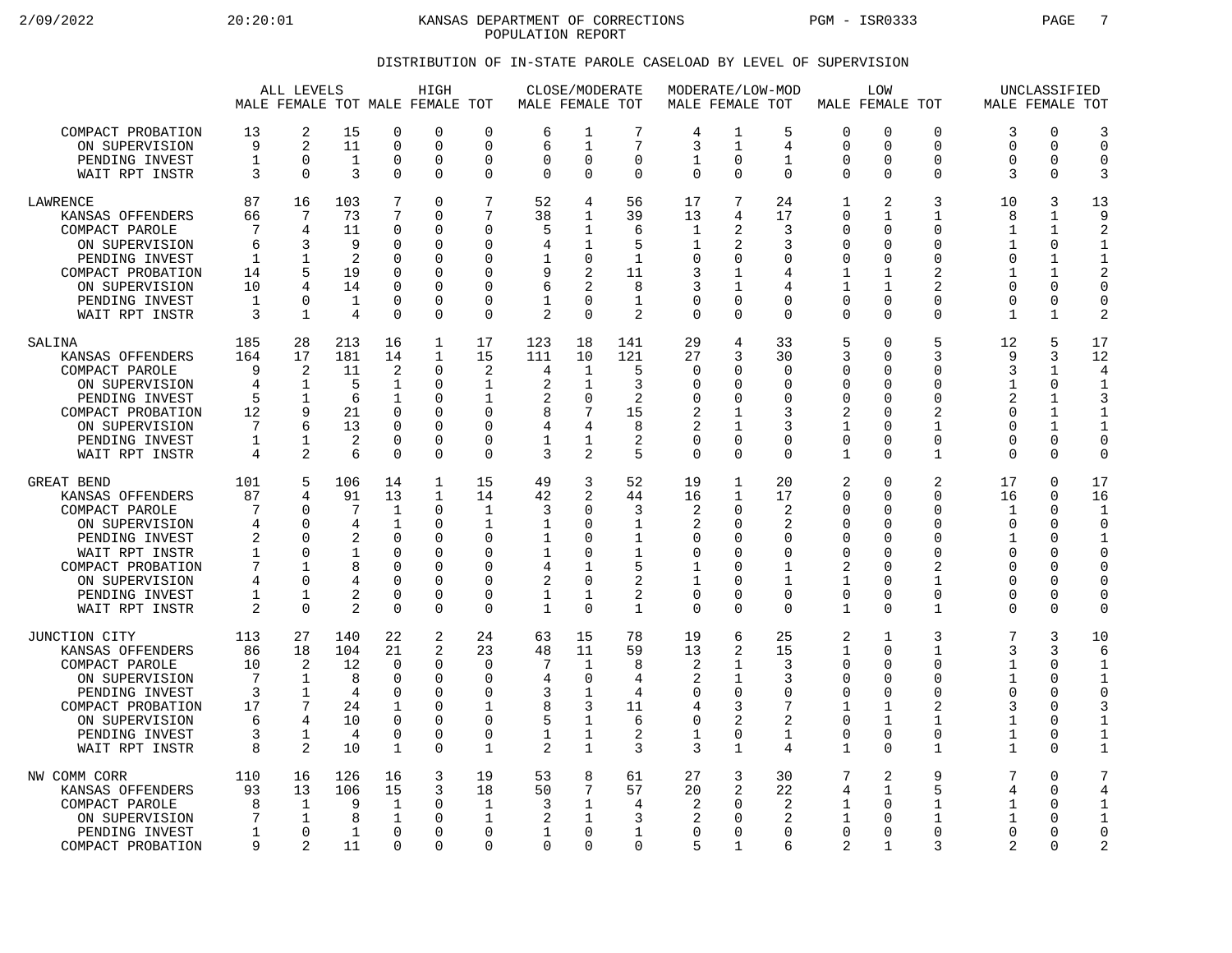2/09/2022 20:20:01 KANSAS DEPARTMENT OF CORRECTIONS PGM - ISR0333 PAGE 8 POPULATION REPORT

## DISTRIBUTION OF IN-STATE PAROLE CASELOAD BY LEVEL OF SUPERVISION

|                                                                                                                                                                                                |                                                                        | ALL LEVELS                                                                               |                                                              |                                                                                                    | HIGH<br>MALE FEMALE TOT MALE FEMALE TOT                                                              |                                                                                                       | MALE FEMALE TOT                                                            |                                                                                             | CLOSE/MODERATE                                                                      | MALE FEMALE TOT                                                 |                                                                                      | MODERATE/LOW-MOD                                                                 | MALE FEMALE TOT                                                                                           | LOW                                                                                         |                                                                                                        | MALE FEMALE TOT                                                                | UNCLASSIFIED                                                                                           |                                                                                                                          |
|------------------------------------------------------------------------------------------------------------------------------------------------------------------------------------------------|------------------------------------------------------------------------|------------------------------------------------------------------------------------------|--------------------------------------------------------------|----------------------------------------------------------------------------------------------------|------------------------------------------------------------------------------------------------------|-------------------------------------------------------------------------------------------------------|----------------------------------------------------------------------------|---------------------------------------------------------------------------------------------|-------------------------------------------------------------------------------------|-----------------------------------------------------------------|--------------------------------------------------------------------------------------|----------------------------------------------------------------------------------|-----------------------------------------------------------------------------------------------------------|---------------------------------------------------------------------------------------------|--------------------------------------------------------------------------------------------------------|--------------------------------------------------------------------------------|--------------------------------------------------------------------------------------------------------|--------------------------------------------------------------------------------------------------------------------------|
| ON SUPERVISION                                                                                                                                                                                 | 3                                                                      | $\overline{2}$                                                                           | 5                                                            | $\Omega$                                                                                           | 0                                                                                                    | $\Omega$                                                                                              | $\Omega$                                                                   | $\Omega$                                                                                    | $\Omega$                                                                            | 2                                                               | $\mathbf{1}$                                                                         | 3                                                                                | 1                                                                                                         | 1                                                                                           | 2                                                                                                      | $\Omega$                                                                       | ∩                                                                                                      | $\overline{0}$                                                                                                           |
| PENDING INVEST                                                                                                                                                                                 | 2                                                                      | $\Omega$                                                                                 | 2                                                            | $\mathbf 0$                                                                                        | 0                                                                                                    | $\Omega$                                                                                              | $\Omega$                                                                   | $\mathbf 0$                                                                                 | 0                                                                                   | 0                                                               | $\Omega$                                                                             | $\mathbf 0$                                                                      | $\mathbf{1}$                                                                                              | 0                                                                                           | $\mathbf 1$                                                                                            | 1                                                                              | $\Omega$                                                                                               | $\mathbf{1}$                                                                                                             |
| WAIT RPT INSTR                                                                                                                                                                                 | 4                                                                      | $\Omega$                                                                                 | 4                                                            | $\Omega$                                                                                           | 0                                                                                                    | $\Omega$                                                                                              | $\Omega$                                                                   | $\Omega$                                                                                    | $\Omega$                                                                            | 3                                                               | $\Omega$                                                                             | 3                                                                                | $\Omega$                                                                                                  | $\Omega$                                                                                    | $\mathsf 0$                                                                                            | $\mathbf{1}$                                                                   | $\Omega$                                                                                               | $\mathbf{1}$                                                                                                             |
| UNASSIGNED - NORTH                                                                                                                                                                             | 17                                                                     | 2                                                                                        | 19                                                           | $\mathbf 0$                                                                                        | 0                                                                                                    | $\mathbf 0$                                                                                           | $\Omega$                                                                   | $\mathbf 0$                                                                                 | 0                                                                                   | 1                                                               | $\mathbf 0$                                                                          | 1                                                                                | $\mathbf 0$                                                                                               | 0                                                                                           | $\mathbf 0$                                                                                            | 16                                                                             | 2                                                                                                      | 18                                                                                                                       |
| KANSAS OFFENDERS                                                                                                                                                                               | 17                                                                     | $\mathfrak{D}$                                                                           | 19                                                           | $\Omega$                                                                                           | $\Omega$                                                                                             | $\Omega$                                                                                              | $\Omega$                                                                   | $\Omega$                                                                                    | $\Omega$                                                                            | $\mathbf 1$                                                     | $\Omega$                                                                             | $\mathbf{1}$                                                                     | $\Omega$                                                                                                  | $\Omega$                                                                                    | $\Omega$                                                                                               | 16                                                                             | 2                                                                                                      | 18                                                                                                                       |
| SOUTHERN REGION TOTAL<br>WICHITA TOTAL<br>SEX OFFENDER UNIT<br>KANSAS OFFENDERS<br>COMPACT PAROLE<br>ON SUPERVISION<br>PENDING INVEST<br>COMPACT PROBATION<br>ON SUPERVISION<br>WAIT RPT INSTR | 2142<br>1560<br>92<br>77<br>6<br>4<br>2<br>9<br>8<br>1                 | 303<br>203<br>36<br>33<br>$\mathbf{1}$<br>1<br>$\Omega$<br>2<br>2<br>∩                   | 2445<br>1763<br>128<br>110<br>7<br>5<br>2<br>11<br>10<br>1   | 222<br>172<br>10<br>10<br>$\cap$<br>$\Omega$<br>$\Omega$<br>$\Omega$<br>$\Omega$<br>$\Omega$       | 35<br>26<br>10<br>10<br>$\Omega$<br>0<br>$\Omega$<br>O<br>0<br>O                                     | 257<br>198<br>20<br>20<br>$\Omega$<br>$\Omega$<br><sup>0</sup><br>$\Omega$<br>$\mathbf 0$<br>$\Omega$ | 956<br>689<br>54<br>44<br>4<br>2<br>2<br>6<br>6<br>$\Omega$                | 122<br>78<br>19<br>16<br>1<br>1<br>$\Omega$<br>$\overline{2}$<br>$\overline{2}$<br>$\Omega$ | 1078<br>767<br>73<br>60<br>5<br>3<br>2<br>8<br>8<br>0                               | 564<br>390<br>18<br>14<br>2<br>2<br>0<br>2<br>1<br>$\mathbf{1}$ | 74<br>44<br>3<br>3<br><sup>0</sup><br><sup>0</sup><br>$\cap$<br>$\Omega$<br>$\Omega$ | 638<br>434<br>21<br>17<br>2<br>2<br>0<br>2<br>1<br>$\mathbf{1}$                  | 258<br>224<br>1<br>1<br>0<br>0<br>$\Omega$<br>$\Omega$<br>$\mathbf 0$<br>$\Omega$                         | 44<br>38<br>$\mathbf{1}$<br>$\mathbf{1}$<br>U<br>$\Omega$<br>U<br>U<br>$\Omega$<br>$\Omega$ | 302<br>262<br>2<br>$\overline{2}$<br>$\Omega$<br>$\mathbf 0$<br>0<br>$\Omega$<br>$\Omega$<br>$\Omega$  | 142<br>85<br>q<br>8<br>U<br>U<br>0<br>$\mathbf{1}$<br>$\mathbf{1}$<br>$\Omega$ | 28<br>17<br>3<br>3<br>$\Omega$<br>$\Omega$<br>$\Omega$<br>$\Omega$<br>$\Omega$<br>$\Omega$             | 170<br>102<br>12<br>11<br>$\Omega$<br>$\Omega$<br>$\Omega$<br>$\mathbf{1}$<br>$\mathbf{1}$<br>$\mathbf 0$                |
| <b>OTHER</b><br>KANSAS OFFENDERS<br>COMPACT PAROLE<br>ON SUPERVISION<br>PENDING INVEST<br>WAIT RPT INSTR<br>COMPACT PROBATION<br>ON SUPERVISION<br>PENDING INVEST<br>WAIT RPT INSTR            | 1468<br>1260<br>71<br>64<br>6<br>$\mathbf{1}$<br>137<br>120<br>6<br>11 | 167<br>103<br>14<br>10<br>3<br>1<br>50<br>36<br>5<br>9                                   | 1635<br>1363<br>85<br>74<br>9<br>2<br>187<br>156<br>11<br>20 | 162<br>158<br>3<br>3<br>$\Omega$<br>$\mathbf 0$<br>1<br>1<br>$\mathbf 0$<br>$\Omega$               | 16<br>13<br>1<br>$\mathbf{1}$<br>$\Omega$<br>0<br>$\overline{2}$<br>2<br>0<br>$\Omega$               | 178<br>171<br>4<br>4<br>∩<br>0<br>3<br>3<br>$\mathbf 0$<br>$\Omega$                                   | 635<br>580<br>23<br>22<br>1<br>$\mathbf 0$<br>32<br>31<br>$\mathbf 0$<br>1 | 59<br>46<br>3<br>$\mathbf{1}$<br>1<br>$\mathbf{1}$<br>10<br>7<br>2<br>1                     | 694<br>626<br>26<br>23<br>2<br>$\mathbf{1}$<br>42<br>38<br>2<br>2                   | 372<br>343<br>8<br>8<br>O<br>0<br>21<br>19<br>0<br>2            | 41<br>29<br>4<br>4<br><sup>0</sup><br>$\Omega$<br>8<br>4<br>3                        | 413<br>372<br>12<br>12<br>$\Omega$<br>$\overline{0}$<br>29<br>23<br>1<br>5       | 223<br>126<br>26<br>25<br>$\Omega$<br>$\mathbf{1}$<br>71<br>62<br>$\mathbf 1$<br>8                        | 37<br>7<br>4<br>4<br>$\Omega$<br>0<br>26<br>21<br>1<br>4                                    | 260<br>133<br>30<br>29<br>$\Omega$<br>$\mathbf{1}$<br>97<br>83<br>2<br>12                              | 76<br>53<br>11<br>6<br>5<br>0<br>12<br>7<br>5<br>$\Omega$                      | 14<br>8<br>2<br>$\Omega$<br>2<br>0<br>$\overline{4}$<br>2<br>$\mathbf{1}$<br>$\mathbf{1}$              | 90<br>61<br>13<br>6<br>7<br>0<br>16<br>9<br>6<br>$\mathbf{1}$                                                            |
| HUTCHINSON TOTAL<br><b>OTHER</b><br>KANSAS OFFENDERS<br>COMPACT PAROLE<br>ON SUPERVISION<br>PENDING INVEST<br>COMPACT PROBATION<br>ON SUPERVISION<br>PENDING INVEST<br>WAIT RPT INSTR          | 107<br>107<br>88<br>5<br>4<br>1<br>14<br>8<br>2<br>4                   | 14<br>14<br>13<br>$\mathbf{1}$<br>$\Omega$<br>1<br>∩<br>$\Omega$<br>$\Omega$<br>$\Omega$ | 121<br>121<br>101<br>6<br>4<br>2<br>14<br>8<br>2<br>4        | 9<br>9<br>9<br>$\Omega$<br>$\Omega$<br>$\Omega$<br>$\Omega$<br>$\Omega$<br>$\mathbf 0$<br>$\Omega$ | $\mathbf{1}$<br>$\mathbf{1}$<br>$\mathbf{1}$<br>$\Omega$<br>$\Omega$<br>0<br>O<br>$\Omega$<br>0<br>O | 10<br>10<br>10<br>$\Omega$<br>$\Omega$<br>$\Omega$<br>$\Omega$<br>$\Omega$<br>0<br>$\Omega$           | 69<br>69<br>58<br>$\Omega$<br>$\Omega$<br>$\Omega$<br>11<br>7<br>1<br>3    | 10<br>10<br>9<br>1<br>$\Omega$<br>1<br>$\Omega$<br>$\Omega$<br>$\mathbf 0$<br>$\Omega$      | 79<br>79<br>67<br>$\mathbf{1}$<br>0<br>$\mathbf{1}$<br>11<br>7<br>$\mathbf{1}$<br>3 | 16<br>16<br>13<br>3<br>3<br>0<br>0<br>0<br>0<br>0               | 3<br>3<br>3<br><sup>0</sup><br><sup>0</sup><br>$\cap$<br>$\Omega$<br>$\cap$          | 19<br>19<br>16<br>3<br>3<br>0<br>$\Omega$<br>$\Omega$<br>$\mathbf 0$<br>$\Omega$ | 7<br>7<br>5<br>$\mathbf 0$<br>$\Omega$<br>$\mathbf 0$<br>2<br>$\mathbf{1}$<br>$\mathbf 0$<br>$\mathbf{1}$ | $\Omega$<br>$\Omega$<br>0<br>$\Omega$<br>U<br>U<br>U<br>$\Omega$<br>0<br>$\Omega$           | 7<br>7<br>5<br>$\Omega$<br>$\Omega$<br>$\mathbf 0$<br>2<br>$\mathbf{1}$<br>$\mathbf 0$<br>$\mathbf{1}$ | 6<br>6<br>ζ<br>2<br>1<br>1<br>1<br>$\Omega$<br>1<br>U                          | $\Omega$<br>$\Omega$<br>0<br>$\Omega$<br>$\Omega$<br>$\Omega$<br>$\Omega$<br>$\Omega$<br>0<br>$\Omega$ | 6<br>6<br>3<br>$\overline{2}$<br>$\mathbf{1}$<br>$\mathbf{1}$<br>$\mathbf{1}$<br>$\Omega$<br>$\mathbf{1}$<br>$\mathbf 0$ |
| GARDEN CITY                                                                                                                                                                                    | 157                                                                    | 31                                                                                       | 188                                                          | 5                                                                                                  | $\mathbf 1$                                                                                          | 6                                                                                                     | 41                                                                         | 11                                                                                          | 52                                                                                  | 101                                                             | 19                                                                                   | 120                                                                              | 2                                                                                                         | 0                                                                                           | 2                                                                                                      | 8                                                                              | $\Omega$                                                                                               | 8                                                                                                                        |
| KANSAS OFFENDERS                                                                                                                                                                               | 69                                                                     | 12                                                                                       | 81                                                           | $\overline{4}$                                                                                     | $\mathbf{1}$                                                                                         | 5                                                                                                     | 33                                                                         | 8                                                                                           | 41                                                                                  | 29                                                              | 3                                                                                    | 32                                                                               | $\mathbf{1}$                                                                                              | $\Omega$                                                                                    | $\mathbf{1}$                                                                                           | 2                                                                              | $\Omega$                                                                                               | 2                                                                                                                        |
| COMPACT PAROLE                                                                                                                                                                                 | 35                                                                     | 6                                                                                        | 41                                                           | $\mathbf 1$                                                                                        | 0                                                                                                    | 1                                                                                                     | 3                                                                          | 2                                                                                           | 5                                                                                   | 28                                                              | 4                                                                                    | 32                                                                               | 1                                                                                                         | U                                                                                           | $\mathbf 1$                                                                                            | 2                                                                              | $\Omega$                                                                                               | $\overline{2}$                                                                                                           |
| ON SUPERVISION                                                                                                                                                                                 | 31                                                                     | 5                                                                                        | 36                                                           | $\mathbf 1$                                                                                        | 0                                                                                                    | 1                                                                                                     | 1                                                                          | 1                                                                                           | 2                                                                                   | 28                                                              | 4                                                                                    | 32                                                                               | 1                                                                                                         | 0                                                                                           | $\mathbf{1}$                                                                                           | 0                                                                              | 0                                                                                                      | $\mathbf 0$                                                                                                              |
| PENDING INVEST                                                                                                                                                                                 | 4                                                                      | 1                                                                                        | 5                                                            | $\Omega$                                                                                           | 0                                                                                                    | $\Omega$                                                                                              | $\overline{2}$                                                             | 1                                                                                           | 3                                                                                   | $\Omega$                                                        | $\Omega$                                                                             | $\Omega$                                                                         | $\Omega$                                                                                                  | U                                                                                           | $\Omega$                                                                                               | 2                                                                              | $\Omega$                                                                                               | $\overline{2}$                                                                                                           |
| COMPACT PROBATION                                                                                                                                                                              | 53                                                                     | 13                                                                                       | 66                                                           | $\Omega$                                                                                           | $\Omega$                                                                                             | $\Omega$                                                                                              | 5                                                                          | 1                                                                                           | 6                                                                                   | 44                                                              | 12                                                                                   | 56                                                                               | $\mathbf 0$                                                                                               | U                                                                                           | $\mathbf 0$                                                                                            | 4                                                                              | 0                                                                                                      | 4                                                                                                                        |
| ON SUPERVISION                                                                                                                                                                                 | 49                                                                     | 13                                                                                       | 62                                                           | $\Omega$                                                                                           | 0                                                                                                    | $\Omega$                                                                                              | 5                                                                          | 1                                                                                           | 6                                                                                   | 44                                                              | 12                                                                                   | 56                                                                               | 0                                                                                                         | $\Omega$                                                                                    | $\Omega$                                                                                               | U                                                                              | $\Omega$                                                                                               | $\Omega$                                                                                                                 |
| PENDING INVEST                                                                                                                                                                                 | 2                                                                      | $\Omega$                                                                                 | 2                                                            | $\Omega$                                                                                           | O                                                                                                    | $\Omega$                                                                                              | $\Omega$                                                                   | $\Omega$                                                                                    | $\Omega$                                                                            | $\Omega$                                                        | $\Omega$                                                                             | $\Omega$                                                                         | $\mathbf 0$                                                                                               | U                                                                                           | $\Omega$                                                                                               | 2                                                                              | $\Omega$                                                                                               | $\overline{2}$                                                                                                           |
| WAIT RPT INSTR                                                                                                                                                                                 | 2                                                                      | $\Omega$                                                                                 | $\overline{2}$                                               | $\Omega$                                                                                           | 0                                                                                                    | $\mathbf 0$                                                                                           | $\mathbf 0$                                                                | $\Omega$                                                                                    | 0                                                                                   | 0                                                               | $\Omega$                                                                             | $\Omega$                                                                         | $\mathbf 0$                                                                                               | $\Omega$                                                                                    | $\Omega$                                                                                               | 2                                                                              | 0                                                                                                      | $\overline{2}$                                                                                                           |
| DODGE CITY                                                                                                                                                                                     | 33                                                                     | 4                                                                                        | 37                                                           | 7                                                                                                  | 2                                                                                                    | 9                                                                                                     | 16                                                                         | 1                                                                                           | 17                                                                                  | 7                                                               | $\Omega$                                                                             | 7                                                                                | 3                                                                                                         | 1                                                                                           | 4                                                                                                      | 0                                                                              | $\Omega$                                                                                               | $\Omega$                                                                                                                 |
| KANSAS OFFENDERS                                                                                                                                                                               | 28                                                                     | ζ                                                                                        | 31                                                           | 7                                                                                                  | $\mathbf{1}$                                                                                         | 8                                                                                                     | 13                                                                         | 1                                                                                           | 14                                                                                  | 7                                                               | $\Omega$                                                                             | 7                                                                                | $\mathbf{1}$                                                                                              | $\mathbf{1}$                                                                                | 2                                                                                                      | $\Omega$                                                                       | $\Omega$                                                                                               | $\Omega$                                                                                                                 |